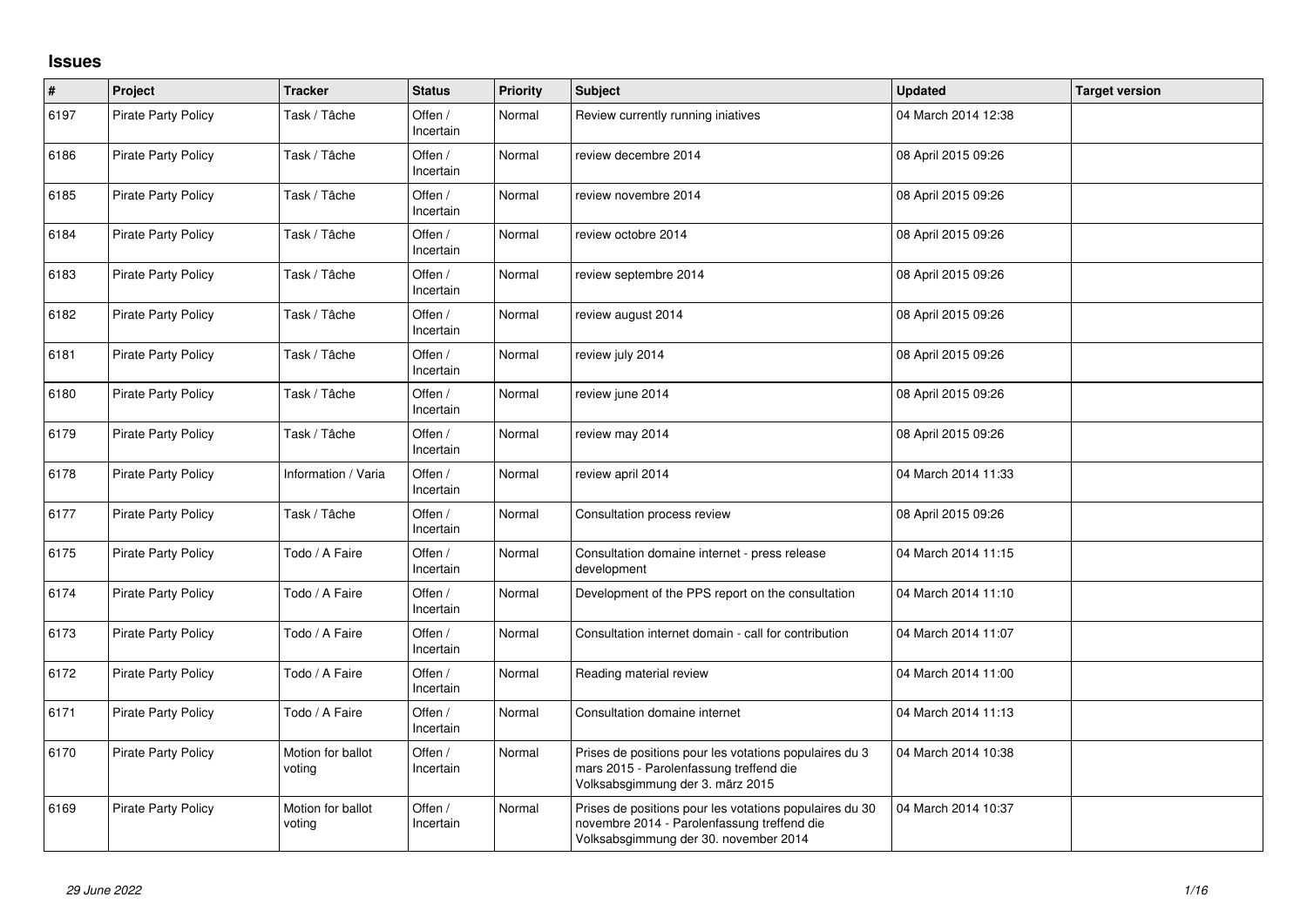| $\sharp$ | Project                                   | <b>Tracker</b>              | <b>Status</b>            | <b>Priority</b> | <b>Subject</b>                                                                                                                               | <b>Updated</b>         | <b>Target version</b>                                         |
|----------|-------------------------------------------|-----------------------------|--------------------------|-----------------|----------------------------------------------------------------------------------------------------------------------------------------------|------------------------|---------------------------------------------------------------|
| 6168     | <b>Pirate Party Policy</b>                | Motion for ballot<br>voting | Offen /<br>Incertain     | Normal          | Prises de positions pour les votations populaires du 28<br>septembre 2014 - Parolenfassung treffend die<br>Volksabsgimmung der 28. september | 04 March 2014 10:35    |                                                               |
| 8387     | Digitale Infrastruktur                    | Motion                      | Tabled                   | Normal          | Konzept E-Mail Adressen                                                                                                                      | 16 February 2020 16:33 |                                                               |
| 8544     | Piratenversammlung /<br>Assemblée Pirate  | Motion                      | Tabled                   | Normal          | Bereinigung Differenzen Statuten und<br>Versammlungsreglement                                                                                | 19 March 2022 21:22    | PV 2022.2                                                     |
| 7160     | <b>Section Vaud</b>                       | Information / Varia         | Tabled                   | Normal          | Retour sur la réunion e débriefing de la RTS -<br>Campagne EF2016                                                                            | 03 August 2019 09:47   | Réunion de comité - 28 avril<br>2016                          |
| 6457     | Sektion St. Gallen und beide<br>Appenzell | Information / Varia         | Tabled                   | Normal          | Piratengrillen                                                                                                                               | 30 July 2014 16:21     |                                                               |
| 6520     | Sektion Wallis / section<br>valaisan      | Information / Varia         | Tabled                   | Normal          | Assemblée constituante                                                                                                                       | 23 July 2015 16:03     |                                                               |
| 5873     | Sektion Wallis / section<br>valaisan      | Task / Tâche                | Tabled                   | Normal          | Pi-Vote Zertifikate                                                                                                                          | 20 August 2017 08:31   | GV2017                                                        |
| 8072     | Sektion Zürich                            | Information / Varia         | Tabled                   | Normal          | Listenverbindung PPZH Nationalratswahlen 2019                                                                                                | 28 May 2019 21:31      | Vorstandsitzung 2019-1                                        |
| 8553     | Digitale Infrastruktur                    | Bug / Feature               | <b>Needs</b><br>Feedback | Urgent          | Newsletterversand Members-CiviCRM<br>hängt/unzureichende Zustellquote                                                                        | 03 April 2022 23:06    |                                                               |
| 8422     | Digitale Infrastruktur                    | Task / Tâche                | <b>Needs</b><br>Feedback | High            | Civi Crm Funktionen extern geben                                                                                                             | 01 February 2022 02:19 |                                                               |
| 7833     | Digitale Infrastruktur                    | Bug / Feature               | Needs<br>Feedback        | High            | Agenda der Website zeigt Termine nicht an & teilweise<br>mit schlechter Darstellung                                                          | 29 March 2018 12:32    |                                                               |
| 6414     | Sektion St. Gallen und beide<br>Appenzell | Todo / A Faire              | Needs<br>Feedback        | High            | Kantonsratswahlen                                                                                                                            | 30 July 2014 15:28     | Vorstand 2014-07-30                                           |
| 4064     | Bezirkssektion Winterthur                 | Task / Tâche                | Needs<br>Feedback        | Normal          | Liquid Feedback für die Stadt Winterthur                                                                                                     | 07 April 2013 15:34    | Parley 15 (2.5.2013)                                          |
| 8489     | Digitale Infrastruktur                    | Bug / Feature               | Needs<br>Feedback        | Normal          | Zahlungs API                                                                                                                                 | 10 February 2022 16:50 |                                                               |
| 8108     | Digitale Infrastruktur                    | Task / Tâche                | <b>Needs</b><br>Feedback | Normal          | Hinterlegung Druckvorlagen                                                                                                                   | 10 February 2022 16:00 |                                                               |
| 7868     | Digitale Infrastruktur                    | Task / Tâche                | Needs<br>Feedback        | Normal          | Mailverteiler für die PPS Ticino erstellen                                                                                                   | 19 December 2019 01:40 |                                                               |
| 6402     | Sektion St. Gallen und beide<br>Appenzell | Todo / A Faire              | Needs<br>Feedback        | Normal          | Rechte organisieren                                                                                                                          | 30 July 2014 19:23     |                                                               |
| 6311     | Sektion Wallis / section<br>valaisan      | Task / Tâche                | <b>Needs</b><br>Feedback | Normal          | Videoüberachung Brig: Umstellung der Webseite                                                                                                | 20 August 2017 08:55   | Existierende/Funktionierende<br>Datenschutz- und GIDA Behörde |
| 6021     | Sektion Wallis / section<br>valaisan      | Task / Tâche                | Needs<br>Feedback        | Normal          | Amtsblatt Wallis: Öffentlich und Gratis                                                                                                      | 20 August 2017 08:34   | Existierende/Funktionierende<br>Datenschutz- und GIDA Behörde |
| 5430     | Sektion Wallis / section<br>valaisan      | Task / Tâche                | Needs<br>Feedback        | Normal          | Einrichtung interne Mailingliste                                                                                                             | 20 August 2017 08:31   | GV2017                                                        |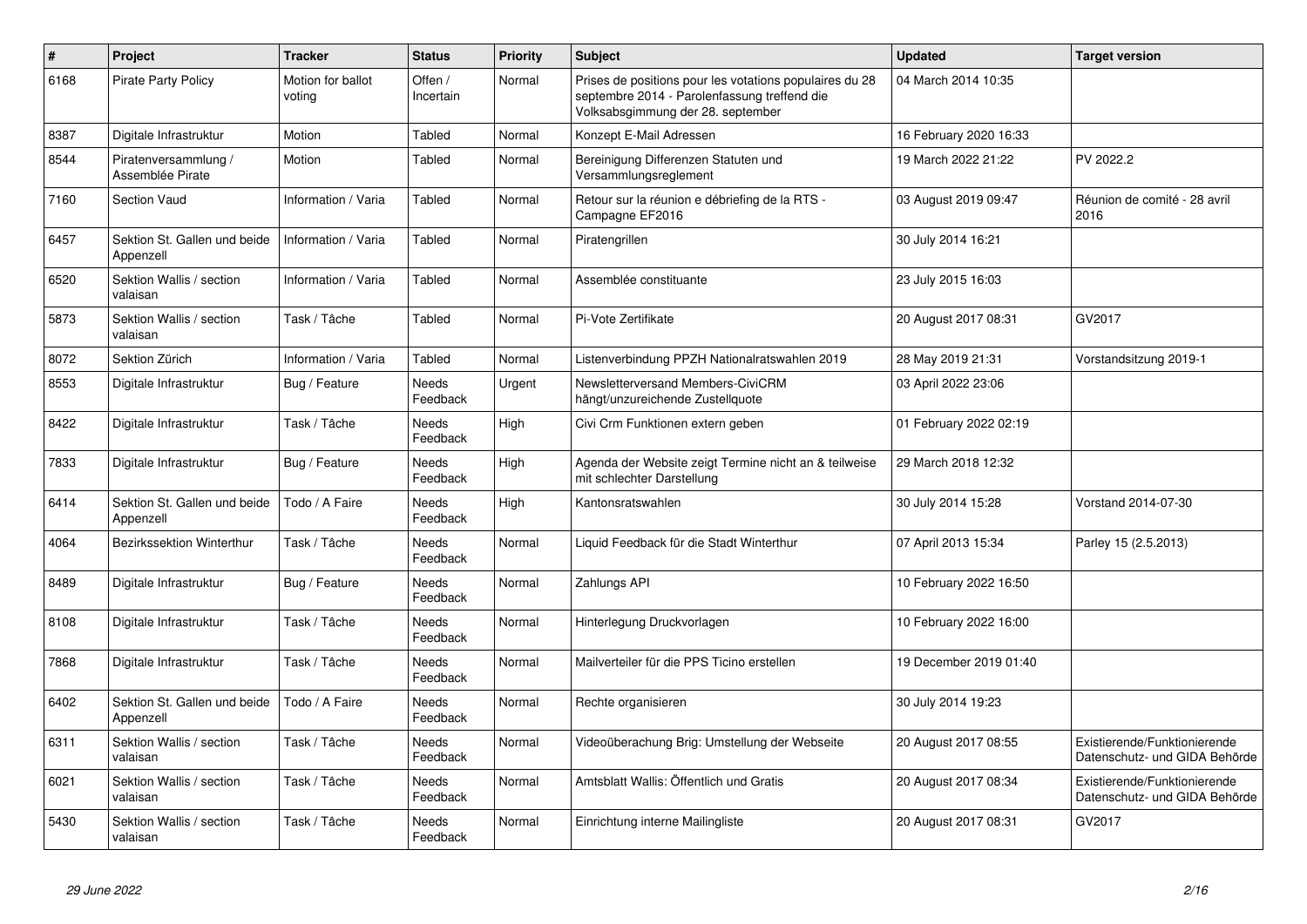| $\pmb{\#}$ | Project                                   | <b>Tracker</b> | <b>Status</b>            | <b>Priority</b> | <b>Subject</b>                                                                                                                                                                                                                                   | <b>Updated</b>          | <b>Target version</b>                                         |
|------------|-------------------------------------------|----------------|--------------------------|-----------------|--------------------------------------------------------------------------------------------------------------------------------------------------------------------------------------------------------------------------------------------------|-------------------------|---------------------------------------------------------------|
| 5400       | Sektion Wallis / section<br>valaisan      | Task / Tâche   | Needs<br>Feedback        | Normal          | Dienststelle für Datenschutz und Öffentlichkeitsprinzip                                                                                                                                                                                          | 20 April 2017 17:36     |                                                               |
| 4067       | Sektion Wallis / section<br>valaisan      | Task / Tâche   | Needs<br>Feedback        | Normal          | Wildtierkameras im Wallis                                                                                                                                                                                                                        | 20 August 2017 08:33    | Existierende/Funktionierende<br>Datenschutz- und GIDA Behörde |
| 8396       | Digitale Infrastruktur                    | Bug / Feature  | <b>Needs</b><br>Feedback | Low             | Alte Redmine Projekte nicht mehr im Archiv aufgelistet                                                                                                                                                                                           | 12 February 2020 02:04  |                                                               |
| 6748       | <b>Press and Public Relations</b>         | Task / Tâche   | Done                     | Urgent          | PR - Bund niederlässt wieder IT Security!                                                                                                                                                                                                        | 02 April 2015 12:03     |                                                               |
| 7341       | <b>Section Vaud</b>                       | Task / Tâche   | Done                     | Urgent          | Publipostage de formulaire Iscpt                                                                                                                                                                                                                 | 19 April 2019 15:12     | Réunion de comité - 9 juin 2016                               |
| 7179       | <b>Section Vaud</b>                       | Task / Tâche   | Done                     | Urgent          | URGENT débat pour la RIE3                                                                                                                                                                                                                        | 10 March 2016 00:16     |                                                               |
| 6391       | Sektion St. Gallen und beide<br>Appenzell | Todo / A Faire | Done                     | Urgent          | Kreisrichterkandidat suchen                                                                                                                                                                                                                      | 10 June 2014 19:25      | Vorstand 2014-06-101                                          |
| 8467       | Vorstand - Comité PPS                     | Task / Tâche   | Done                     | Urgent          | Vernehmlassung zum Bundesgesetz über den Einsatz<br>elektronischer Mittel zur Erfüllung von<br>Behördenaufgaben                                                                                                                                  | 25 March 2021 22:38     |                                                               |
| 7527       | <b>Section Vaud</b>                       | Task / Tâche   | Done                     | High            | Prise de possition sur le référendum vaudois sur la<br>mendicité                                                                                                                                                                                 | 03 August 2019 12:57    | Réunion de Comité - 3.11.2016                                 |
| 8518       | AG Vernehmlassungen                       | Task / Tâche   | Done                     | Normal          | Vernehmlassung 2021/96 Teilrevisionen vier<br>Ausführungserlasse des BÜPF (VÜPF, GebV-ÜPF,<br>VD-ÜPF, VVS-ÜPF)                                                                                                                                   | 21 May 2022 15:03       |                                                               |
| 8545       | Digitale Infrastruktur                    | Bug / Feature  | Done                     | Normal          | Überprüfung Funktionalität Mitglieder-Kontaktformular<br>FR                                                                                                                                                                                      | 03 April 2022 23:04     |                                                               |
| 6787       | <b>Pirate Party Policy</b>                | Task / Tâche   | Done                     | Normal          | Révision totale de la loi fédérale sur l'analyse génétique<br>humaine (LAGH) - Totalrevision des Bundesgesetzes<br>über genetische Untersuchungen beim Menschen<br>(GUMG)                                                                        | 27 May 2015 06:55       |                                                               |
| 6727       | <b>Pirate Party Policy</b>                | Task / Tâche   | Done                     | Normal          | Rédaction de la réponse de la consultation                                                                                                                                                                                                       | 08 April 2015 09:17     |                                                               |
| 6726       | <b>Pirate Party Policy</b>                | Task / Tâche   | Done                     | Normal          | Consultation FINMA - LBA / GvW                                                                                                                                                                                                                   | 08 April 2015 09:18     |                                                               |
| 6390       | <b>Pirate Party Policy</b>                | Task / Tâche   | Done                     | Normal          | Vernehmlassung: Geldspielgesetz / Consultation : Loi<br>sur les jeux d'argent                                                                                                                                                                    | 08 April 2015 09:18     |                                                               |
| 6222       | <b>Pirate Party Policy</b>                | Task / Tâche   | Done                     | Normal          | Développement argumentaires votations populaire 18<br>mai - Entwicklung Argumentationshilfe Themen<br>Volksabstimmung 18. Mai                                                                                                                    | 27 November 2019 21:23  |                                                               |
| 6206       | <b>Pirate Party Policy</b>                | Task / Tâche   | Done                     | Normal          | Consultation "Modification loi fédérale sur les systèmes<br>d'information de la Confédération dans le domaine du<br>sport (LSIS)" - Vernehmlassung "Änderung<br>Bundesgesetz über die Informationssysteme des<br>Bundes im Bereich Sport (IBSG)" | 08 April 2015 09:26     |                                                               |
| 5637       | <b>Pirate Party Policy</b>                | Task / Tâche   | Done                     | Normal          | Korrektur der Uebersetzung der Identite                                                                                                                                                                                                          | 22 March 2014 17:28     |                                                               |
| 4941       | Pirate Party Policy                       | Task / Tâche   | Done                     | Normal          | prostitution                                                                                                                                                                                                                                     | 30 September 2013 19:23 |                                                               |
| 6677       | Section Genève                            | Task / Tâche   | Done                     | Normal          | Préparation prochaine AG                                                                                                                                                                                                                         | 19 October 2015 17:06   | Prochain Comité                                               |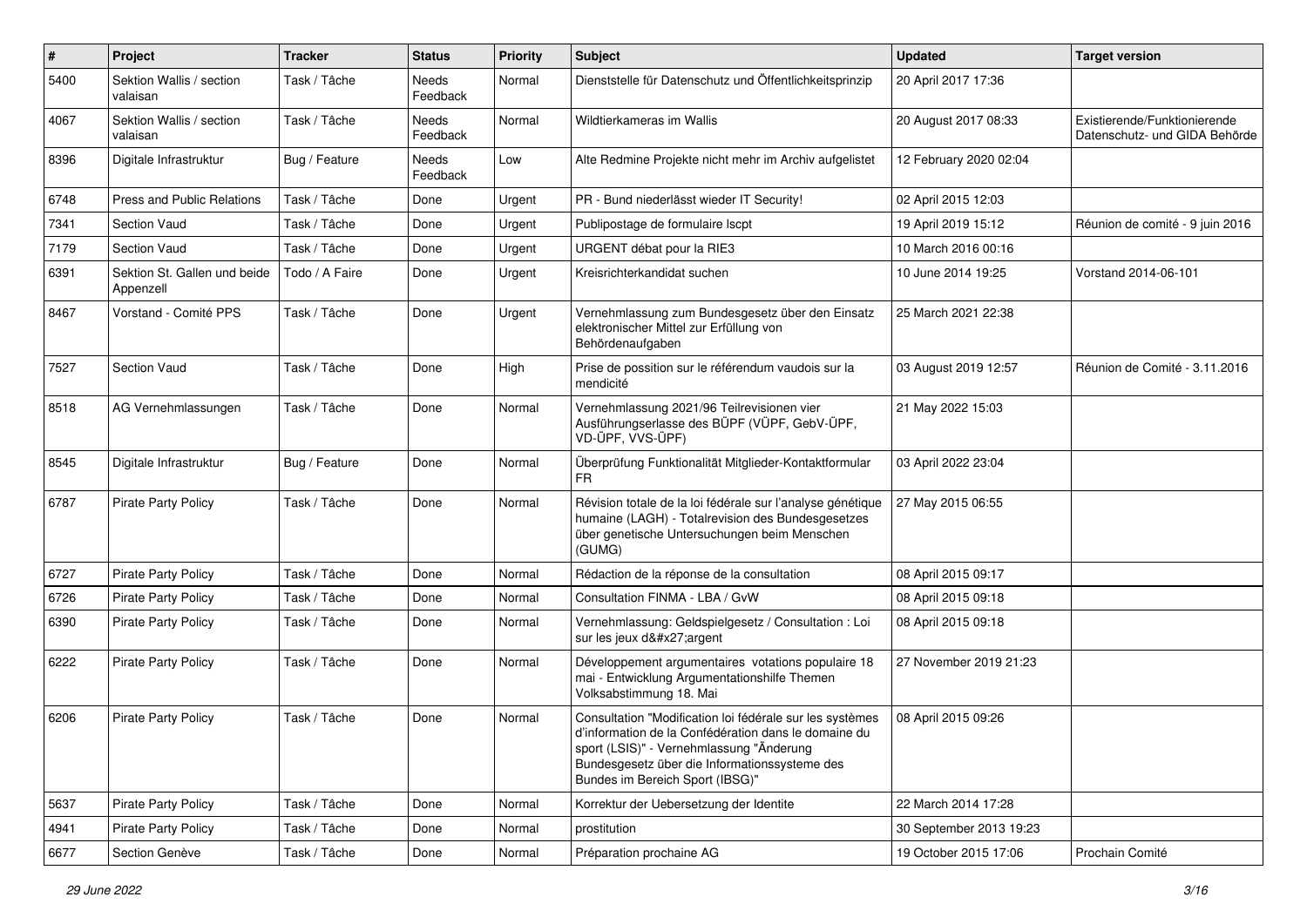| #    | Project                                   | <b>Tracker</b> | <b>Status</b> | <b>Priority</b> | <b>Subject</b>                                                                                    | <b>Updated</b>          | <b>Target version</b>                |
|------|-------------------------------------------|----------------|---------------|-----------------|---------------------------------------------------------------------------------------------------|-------------------------|--------------------------------------|
| 6676 | Section Genève                            | Task / Tâche   | Done          | Normal          | Préparation éléction national                                                                     | 27 June 2016 09:53      | Prochain Comité                      |
| 8120 | Section Vaud                              | Task / Tâche   | Done          | Normal          | Préparation de notre voyage à Olten le 23 juin 2019                                               | 03 August 2019 20:59    | Réunion comité 2019-06-13            |
| 8033 | Section Vaud                              | Task / Tâche   | Done          | Normal          | Faire liste du matériel de campagne                                                               | 03 August 2019 20:59    | Réunion comité 2019-02-21            |
| 7976 | Section Vaud                              | Task / Tâche   | Done          | Normal          | Sondage Politiciennes.ch                                                                          | 01 November 2018 20:43  | Séance de comité 18-44               |
| 7470 | <b>Section Vaud</b>                       | Task / Tâche   | Done          | Normal          | Creation des stands                                                                               | 13 June 2019 15:55      |                                      |
| 7468 | Section Vaud                              | Task / Tâche   | Done          | Normal          | Elections communales 2016 et EF 2015 - finances<br>factures ouvertes - point de sitation          | 19 April 2019 15:10     | Réunion de Comité - 25.08.2016       |
| 7467 | Section Vaud                              | Task / Tâche   | Done          | Normal          | Formation média                                                                                   | 13 June 2019 15:54      | Réunion de Comité - 25.08.2016       |
| 7466 | Section Vaud                              | Task / Tâche   | Done          | Normal          | Préparation Elections cantonales - désignation de<br>candidats - alliance - etc                   | 13 June 2019 15:54      | Réunion de Comité - 25.08.2016       |
| 7463 | Section Vaud                              | Task / Tâche   | Done          | Normal          | Conférence-débats 2e partie 2016                                                                  | 19 April 2019 15:11     | Réunion de Comité - 6.10.2016        |
| 7462 | Section Vaud                              | Task / Tâche   | Done          | Normal          | Camnpagne Référendum LRens                                                                        | 16 May 2019 16:35       | Réunion de Comité - 25.08.2016       |
| 7270 | <b>Section Vaud</b>                       | Task / Tâche   | Done          | Normal          | Rédaction et diffusion de la newsletter du PPVD pour le<br>mois d'avril                           | 20 April 2016 09:19     | Réunion de comité - 28 avril<br>2016 |
| 7269 | Section Vaud                              | Task / Tâche   | Done          | Normal          | Travaux sur la vision pirate du développement<br>communal                                         | 07 May 2018 13:02       | Réunion de comité - 28 avril<br>2016 |
| 7264 | Section Vaud                              | Task / Tâche   | Done          | Normal          | Tri des propositions par collectivité impactée                                                    | 15 April 2016 15:30     | Réunion de comité - 14 avril<br>2016 |
| 7262 | Section Vaud                              | Task / Tâche   | Done          | Normal          | Révision du programme du PPVD                                                                     | 07 May 2018 13:02       | Réunion de comité - 14 avril<br>2016 |
| 7236 | Section Vaud                              | Task / Tâche   | Done          | Normal          | Organisation de la campagne référendaire LSCPT                                                    | 07 May 2018 12:58       | Réunion de comité - 31 mars<br>2016  |
| 7195 | <b>Section Vaud</b>                       | Task / Tâche   | Done          | Normal          | Révision de statuts du PPVD                                                                       | 03 August 2019 09:48    | Réunion de comité - 28 avril<br>2016 |
| 7140 | Section Vaud                              | Task / Tâche   | Done          | Normal          | Approbation et signature du PV de l'AG par les<br>membres du comité ainsi que les statuts du PPVD | 08 September 2019 06:41 | Réunion de comité - 31 mars<br>2016  |
| 6406 | Sektion St. Gallen und beide<br>Appenzell | Todo / A Faire | Done          | Normal          | Kontaktdaten etc an Vorstand CH senden                                                            | 10 June 2014 19:26      | Vorstand 2014-06-101                 |
| 5640 | Sektion St. Gallen und beide<br>Appenzell | Todo / A Faire | Done          | Normal          | Mehr Kommunikationssicherheit                                                                     | 10 June 2014 13:53      |                                      |
| 5022 | Sektion St. Gallen und beide<br>Appenzell | Todo / A Faire | Done          | Normal          | Mandatsabgabe                                                                                     | 10 June 2014 19:49      |                                      |
| 4729 | Sektion St. Gallen und beide<br>Appenzell | Task / Tâche   | Done          | Normal          | SSH key für LQFB server                                                                           | 10 June 2014 19:50      |                                      |
| 4339 | Sektion St. Gallen und beide<br>Appenzell | Todo / A Faire | Done          | Normal          | Überarbeitung der Statuten                                                                        | 09 May 2014 18:35       |                                      |
| 3314 | Sektion St. Gallen und beide<br>Appenzell | Todo / A Faire | Done          | Normal          | Veranstaltung für Neumitglieder                                                                   | 10 June 2014 20:02      |                                      |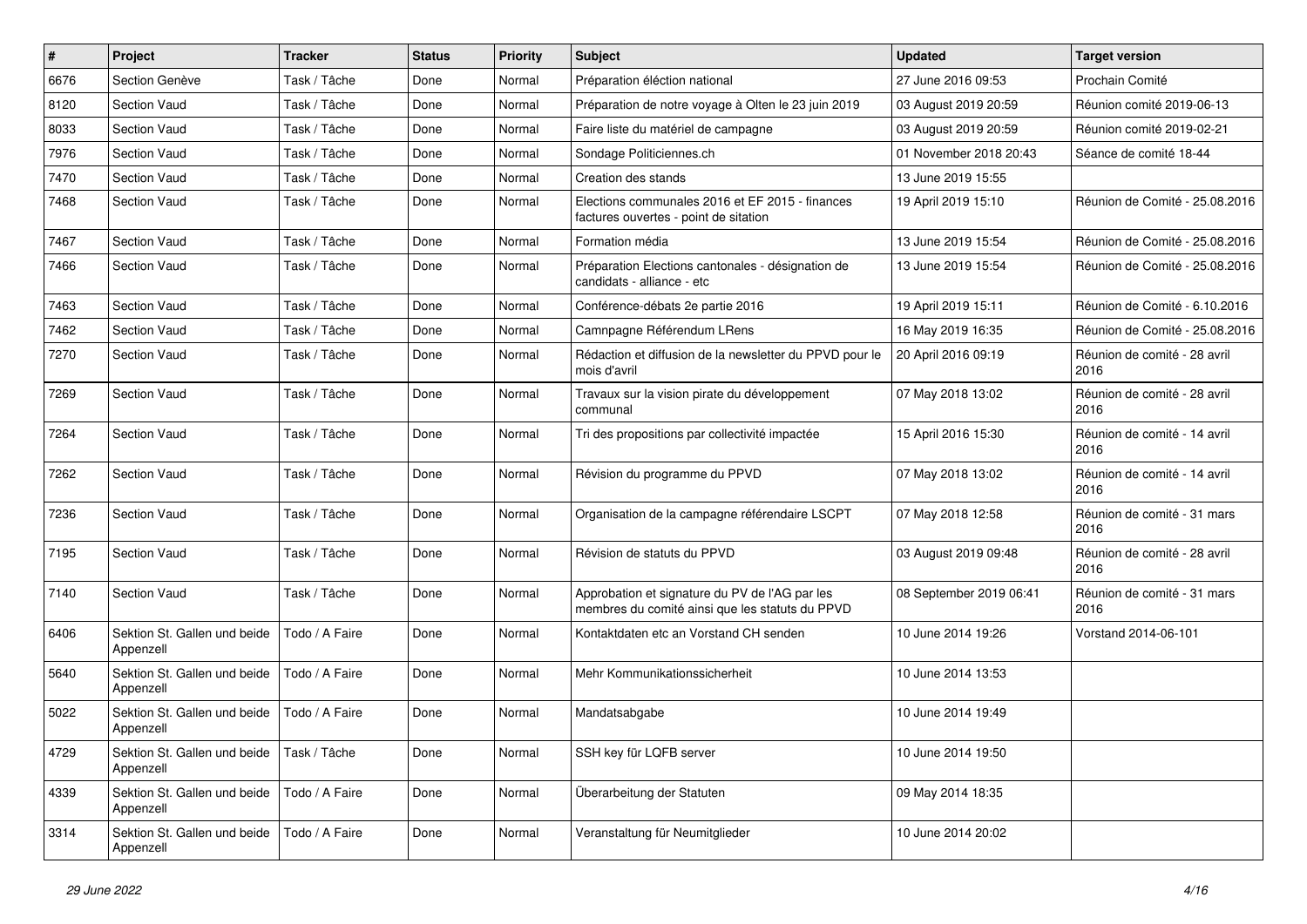| $\pmb{\#}$ | Project                                   | <b>Tracker</b> | <b>Status</b> | <b>Priority</b> | <b>Subject</b>                                                                                                                      | <b>Updated</b>         | <b>Target version</b>       |
|------------|-------------------------------------------|----------------|---------------|-----------------|-------------------------------------------------------------------------------------------------------------------------------------|------------------------|-----------------------------|
| 3033       | Sektion St. Gallen und beide<br>Appenzell | Task / Tâche   | Done          | Normal          | <b>Liquid Feedback</b>                                                                                                              | 10 June 2014 20:10     |                             |
| 7089       | Sektion Wallis / section<br>valaisan      | Task / Tâche   | Done          | Normal          | Anfragen an Standesämtern                                                                                                           | 02 March 2016 09:56    |                             |
| 5275       | Sektion Wallis / section<br>valaisan      | Task / Tâche   | Done          | Normal          | Stellungnahme zum Schulgesetz                                                                                                       | 20 August 2017 08:57   |                             |
| 4893       | Sektion Wallis / section<br>valaisan      | Task / Tâche   | Done          | Normal          | Pflichtenheft Vorstand (2)                                                                                                          | 13 December 2014 10:14 |                             |
| 5291       | Stadtsektion Zürich                       | Task / Tâche   | Done          | Normal          | Festlegen von Terminen für die PV                                                                                                   | 03 October 2013 20:15  | Stammtisch 27.05.2013       |
| 8351       | Vorstand - Comité PPS                     | Task / Tâche   | Done          | Normal          | Newsletter                                                                                                                          | 25 May 2020 19:24      | Vorstandssitzung 2019 11 25 |
| 7987       | Vorstand - Comité PPS                     | Task / Tâche   | Done          | Normal          | Kommunikationskonzept                                                                                                               | 03 February 2020 19:12 | Vorstandssitzung 2019 05 27 |
| 2800       | Bezirkssektion Winterthur                 | Task / Tâche   | Done          | Low             | Vorstoss: Verantwortung im Polizeiberuf                                                                                             | 04 May 2013 22:59      | Parley 3                    |
| 3251       | Sektion St. Gallen und beide<br>Appenzell | Task / Tâche   | Done          | Low             | <b>Statistik Skript</b>                                                                                                             | 10 June 2014 20:06     |                             |
| 4388       | Finanzen                                  | Task / Tâche   | Needs Work    | Urgent          | Kontenplan                                                                                                                          | 04 April 2013 07:13    |                             |
| 5389       | Bezirkssektion Winterthur                 | Task / Tâche   | Needs Work    | High            | Falsche Anreize in Sozialhilfe                                                                                                      | 17 June 2013 16:43     | Parley 18                   |
| 5247       | Bezirkssektion Winterthur                 | Task / Tâche   | Needs Work    | High            | Schriftliche Anfrage zum Budget                                                                                                     | 22 May 2013 16:47      | Parley 16 (6.6.2013)        |
| 5015       | Bezirkssektion Winterthur                 | Task / Tâche   | Needs Work    | High            | Visualisierung Budget und Rechnung                                                                                                  | 10 April 2013 16:10    | Parley 15 (2.5.2013)        |
| 3708       | Bezirkssektion Winterthur                 | Task / Tâche   | Needs Work    | High            | OpenSource Nachtrag und Vorbereitung                                                                                                | 19 April 2013 00:00    | Parley 13                   |
| 7761       | Digitale Infrastruktur                    | Bug / Feature  | Needs Work    | High            | OTRS überlebt Neustarts des Containers nicht                                                                                        | 19 December 2019 01:49 |                             |
| 4386       | Finanzen                                  | Task / Tâche   | Needs Work    | High            | Spenderlisten erstellen                                                                                                             | 01 May 2017 14:45      |                             |
| 4138       | Gruppo Ticino                             | Task / Tâche   | Needs Work    | High            | Mailing List problema messaggio conferma<br>sottoscrizione                                                                          | 20 April 2013 00:00    |                             |
| 4122       | Gruppo Ticino                             | Task / Tâche   | Needs Work    | High            | Accesso, impostazioni ed iscrizione membri a mailing list<br>sezione ticino                                                         | 20 April 2013 00:00    |                             |
| 6784       | Press and Public Relations                | Task / Tâche   | Needs Work    | High            | CP - Déclaration D. Burkhalter DFAE «Promoting trust<br>and globally shared rules to ensure an open, free and<br>secure cyberspace» | 17 April 2015 18:12    |                             |
| 8204       | <b>Section Vaud</b>                       | Task / Tâche   | Needs Work    | High            | Le questionnaire de l'ALLIANCE-ENVIRONNEMENT                                                                                        | 20 August 2019 14:53   | Réunion comité 2019-07-25   |
| 8203       | <b>Section Vaud</b>                       | Task / Tâche   | Needs Work    | High            | Le questionnaire de la société vaudoise de médecine                                                                                 | 20 August 2019 14:52   | Réunion comité 2019-07-25   |
| 4193       | Sektion St. Gallen und beide<br>Appenzell | Todo / A Faire | Needs Work    | High            | Dauerticket Flaschenpost                                                                                                            | 09 May 2014 18:35      |                             |
| 8444       | Vorstand - Comité PPS                     | Task / Tâche   | Needs Work    | High            | Fehlende Mitgliederbeiträge für die Sektion PPBB                                                                                    | 29 October 2020 16:58  |                             |
| 8540       | AG Vernehmlassungen                       | Task / Tâche   | Needs Work    | Normal          | Vernehmlassung 2022/2 Bundesgesetz über die<br>Mobilitätsdateninfrastruktur                                                         | 10 February 2022 06:34 |                             |
| 8521       | AG Vernehmlassungen                       | Task / Tâche   | Needs Work    | Normal          | Vernehmlassung 2021/70 Meldepflicht von<br>Betreiberinnen kritischer Infrastrukturen für<br>Cyberangriffe                           | 13 April 2022 00:53    |                             |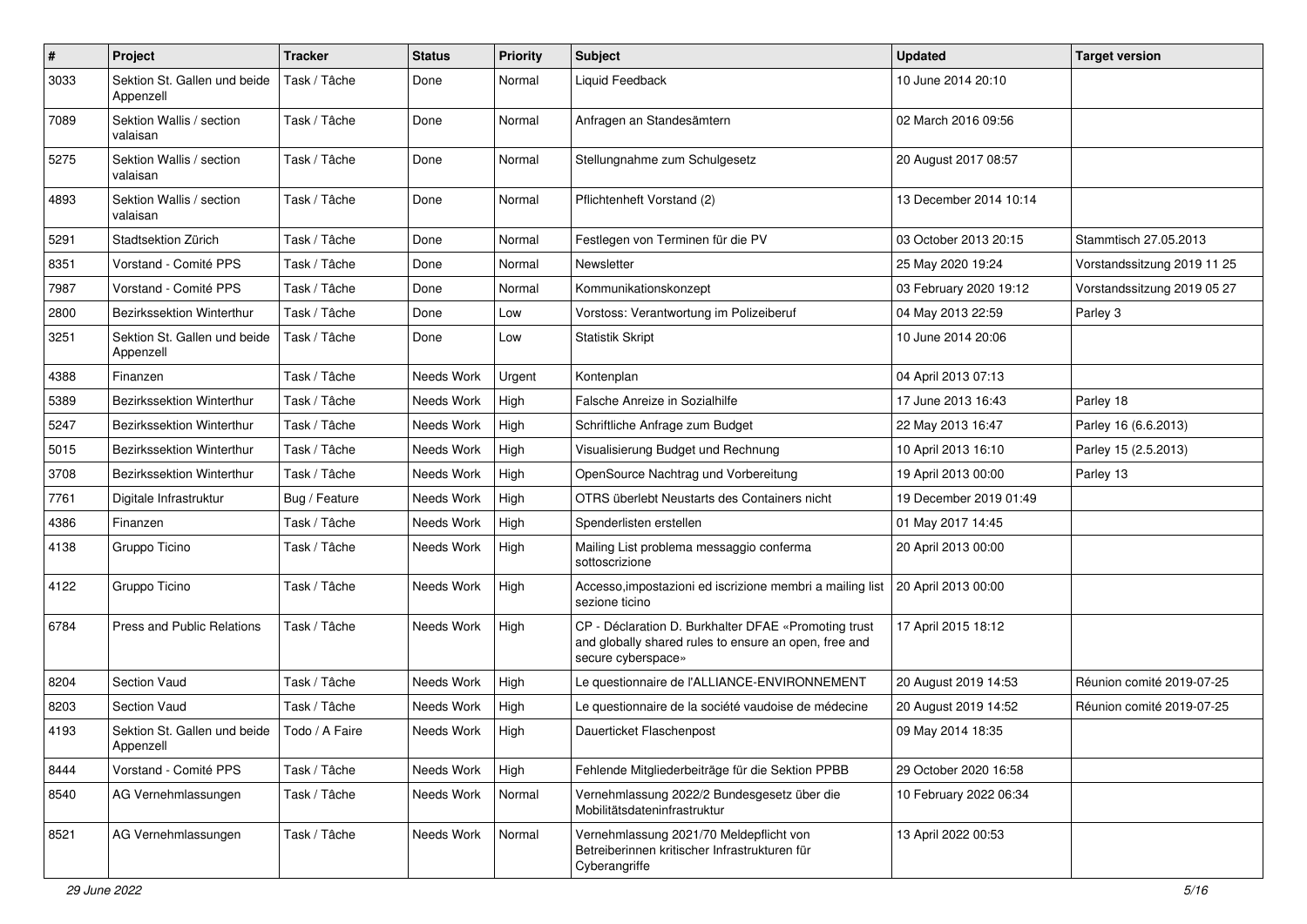| $\#$ | Project                                  | <b>Tracker</b> | <b>Status</b> | <b>Priority</b> | <b>Subject</b>                                                                                                                   | <b>Updated</b>         | <b>Target version</b> |
|------|------------------------------------------|----------------|---------------|-----------------|----------------------------------------------------------------------------------------------------------------------------------|------------------------|-----------------------|
| 8517 | AG Vernehmlassungen                      | Task / Tâche   | Needs Work    | Normal          | Vernehmlassung 2021/99 Verordnung über die<br>Transparenz bei der Politikfinanzierung (VPofin)                                   | 26 March 2022 13:36    |                       |
| 8516 | AG Vernehmlassungen                      | Task / Tâche   | Needs Work    | Normal          | Vernehmlassung 2021/81 Verordnung über die<br>Herstellung der Interoperabilität zwischen<br>Schengen-Dublin-Informationssystemen | 18 January 2022 20:38  |                       |
| 5517 | <b>Bezirkssektion Winterthur</b>         | Task / Tâche   | Needs Work    | Normal          | O-Ton                                                                                                                            | 13 July 2013 17:39     |                       |
| 4746 | Bezirkssektion Winterthur                | Task / Tâche   | Needs Work    | Normal          | Förderung des Innovativen Motorisierten<br>Individualverkehrs (IMIV)                                                             | 21 April 2013 00:00    | Parley 13             |
| 4507 | Bezirkssektion Winterthur                | Task / Tâche   | Needs Work    | Normal          | OpenData: Wem gehört das Datenmaterial                                                                                           | 02 May 2013 22:34      |                       |
| 4370 | <b>Bezirkssektion Winterthur</b>         | Task / Tâche   | Needs Work    | Normal          | SalZH kriegt Subventionen                                                                                                        | 07 April 2013 15:42    | Parley 15 (2.5.2013)  |
| 4362 | Bezirkssektion Winterthur                | Task / Tâche   | Needs Work    | Normal          | Willkür im Baubewilligungsverfahren                                                                                              | 07 April 2013 15:42    | Parley 15 (2.5.2013)  |
| 4200 | Bezirkssektion Winterthur                | Task / Tâche   | Needs Work    | Normal          | Vorstoss Transparenz in der WoV                                                                                                  | 07 April 2013 15:41    | Parley 15 (2.5.2013)  |
| 4058 | Bezirkssektion Winterthur                | Task / Tâche   | Needs Work    | Normal          | Prüfung der Zuwendungen an Dritte<br>(Sozialdepartement)                                                                         | 21 April 2013 00:00    | Parley 11             |
| 4057 | Bezirkssektion Winterthur                | Task / Tâche   | Needs Work    | Normal          | Informatikprojekte prüfen                                                                                                        | 21 April 2013 00:00    | Parley 11             |
| 3948 | <b>Bezirkssektion Winterthur</b>         | Task / Tâche   | Needs Work    | Normal          | AG Schule und Bildung                                                                                                            | 31 July 2013 21:00     | Parley 11             |
| 3947 | Bezirkssektion Winterthur                | Task / Tâche   | Needs Work    | Normal          | Win.ch Mail                                                                                                                      | 21 April 2013 00:00    | Parley 11             |
| 3911 | Bezirkssektion Winterthur                | Task / Tâche   | Needs Work    | Normal          | Elektronisches Büro in der Stadtverwaltung                                                                                       | 21 April 2013 00:00    | Parley 11             |
| 3876 | Bezirkssektion Winterthur                | Task / Tâche   | Needs Work    | Normal          | Winterthurer Transparenzgesetz                                                                                                   | 21 April 2013 00:00    | Parley 11             |
| 3864 | Bezirkssektion Winterthur                | Task / Tâche   | Needs Work    | Normal          | E-Book Bibliothek DRM                                                                                                            | 06 March 2013 18:18    | Parley 13             |
| 3707 | Bezirkssektion Winterthur                | Task / Tâche   | Needs Work    | Normal          | Beschneidungspraxis in Winterthur                                                                                                | 21 April 2013 00:00    | Parley 11             |
| 3706 | Bezirkssektion Winterthur                | Task / Tâche   | Needs Work    | Normal          | Notschlafstellen bei der Heilsarmee                                                                                              | 21 April 2013 00:00    | Parley 11             |
| 3568 | Bezirkssektion Winterthur                | Task / Tâche   | Needs Work    | Normal          | Messung der Schulqualität                                                                                                        | 07 April 2013 15:45    |                       |
| 3567 | Bezirkssektion Winterthur                | Task / Tâche   | Needs Work    | Normal          | Open Data                                                                                                                        | 26 February 2013 08:12 | Parley 11             |
| 8529 | Digitale Infrastruktur                   | Bug / Feature  | Needs Work    | Normal          | Installation Mailtrain                                                                                                           | 14 December 2021 15:58 |                       |
| 8473 | Digitale Infrastruktur                   | Task / Tâche   | Needs Work    | Normal          | Refurbish CiviCRM                                                                                                                | 18 January 2022 20:52  |                       |
| 8378 | Digitale Infrastruktur                   | Task / Tâche   | Needs Work    | Normal          | Erstelllung subdomain für neue Sektion<br>Thurgau/Schauffhausen + SG/AR/Ai                                                       | 19 December 2019 00:53 |                       |
| 4137 | Gruppo Ticino                            | Task / Tâche   | Needs Work    | Normal          | Programma Partito Pirata Ticino                                                                                                  | 21 April 2013 00:00    |                       |
| 4071 | Gruppo Ticino                            | Task / Tâche   | Needs Work    | Normal          | Traduzione webpage                                                                                                               | 19 April 2013 00:00    |                       |
| 5058 | Pirate Party Policy                      | Task / Tâche   | Needs Work    | Normal          | Positionspapier: Patente                                                                                                         | 15 April 2013 14:10    |                       |
| 2531 | Pirate Party Policy                      | Task / Tâche   | Needs Work    | Normal          | Gleichstellung                                                                                                                   | 20 February 2013 16:39 |                       |
| 8502 | Piratenversammlung /<br>Assemblée Pirate | Task / Tâche   | Needs Work    | Normal          | Bereinigung Differenzen Statuten und<br>Versammlungsreglement                                                                    | 16 February 2022 23:13 |                       |
| 6688 | Section Genève                           | Task / Tâche   | Needs Work    | Normal          | Comptabilité - Recherche Fiduciaire                                                                                              | 25 March 2015 17:00    | Prochain Comité       |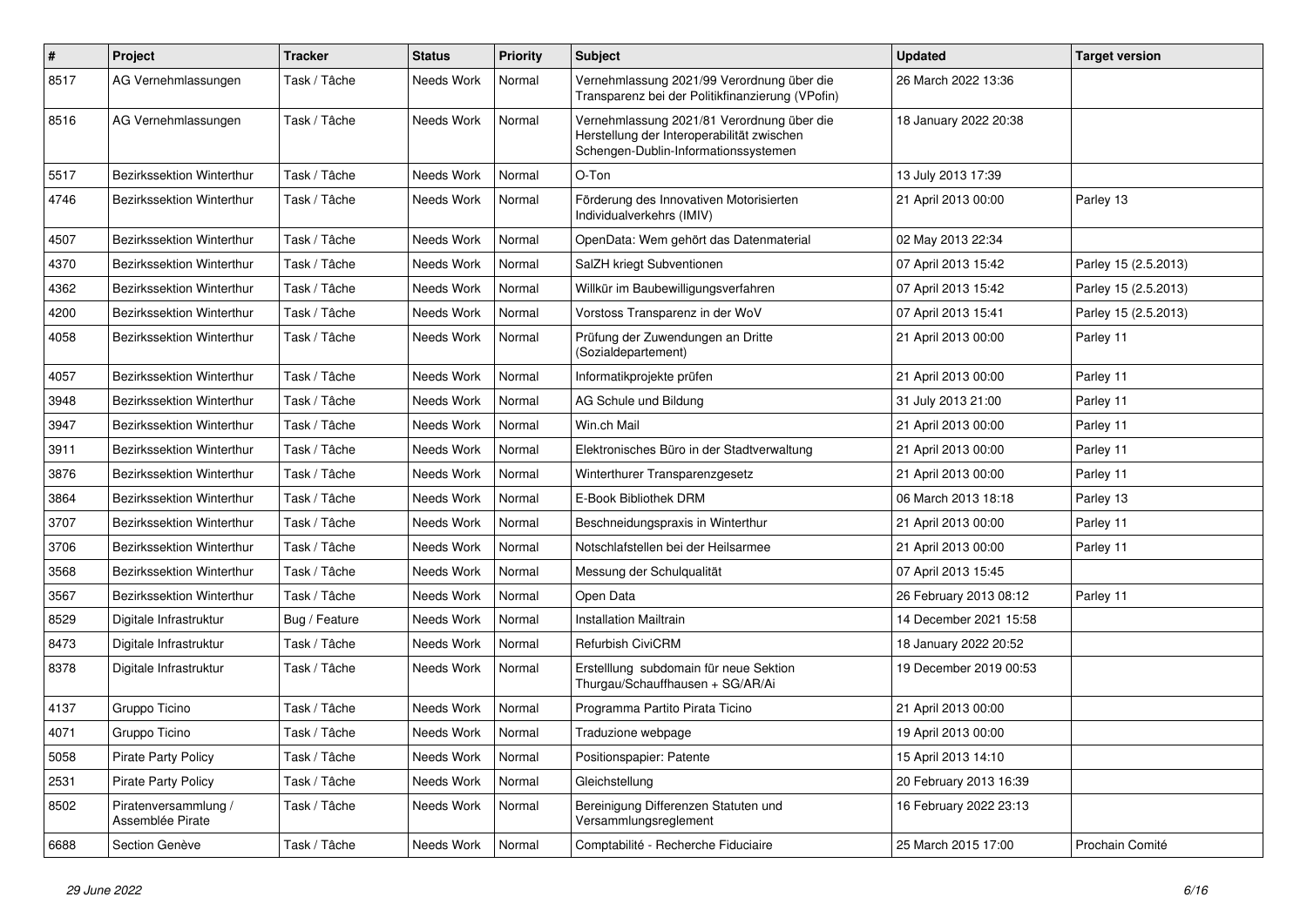| $\pmb{\#}$ | Project                                   | <b>Tracker</b>      | <b>Status</b> | <b>Priority</b> | <b>Subject</b>                                                | <b>Updated</b>          | <b>Target version</b>  |
|------------|-------------------------------------------|---------------------|---------------|-----------------|---------------------------------------------------------------|-------------------------|------------------------|
| 6645       | Section Genève                            | Task / Tâche        | Needs Work    | Normal          | Dossier médical en ligne                                      | 25 March 2015 17:03     | Prochain Comité        |
| 7977       | <b>Section Vaud</b>                       | Task / Tâche        | Needs Work    | Normal          | Téléchargement légal: cadre particulier et exeptions          | 01 November 2018 20:44  | Séance de comité 18-44 |
| 8430       | Sektion beider Basel                      | Task / Tâche        | Needs Work    | Normal          | Lagerort und Materialbestand der PPBB                         | 02 October 2020 00:08   |                        |
| 7002       | Sektion beider Basel                      | Task / Tâche        | Needs Work    | Normal          | Für ein lebendiges Basel                                      | 02 October 2020 00:23   |                        |
| 5043       | Sektion beider Basel                      | Task / Tâche        | Needs Work    | Normal          | Aufgaben Stadtentwicklungspositionspapier                     | 12 February 2015 19:22  |                        |
| 8312       | Sektion Bern                              | Task / Tâche        | Needs Work    | Normal          | Rückzahlung des Darlehens an die PPS                          | 09 September 2019 21:26 |                        |
| 8310       | Sektion Bern                              | Task / Tâche        | Needs Work    | Normal          | Wahlkampfbudget / Bezahlung Wahlkampfleiter PPS<br>und Budget | 09 September 2019 21:06 |                        |
| 6276       | Sektion St. Gallen und beide<br>Appenzell | Todo / A Faire      | Needs Work    | Normal          | Konsequenzen aus Beschlüssen der nationalen PV                | 30 July 2014 15:33      |                        |
| 5699       | Sektion St. Gallen und beide<br>Appenzell | Todo / A Faire      | Needs Work    | Normal          | Krypto-Party                                                  | 30 July 2014 15:32      | Vorstand 2014-07-30    |
| 4645       | Sektion St. Gallen und beide<br>Appenzell | Todo / A Faire      | Needs Work    | Normal          | Piratenspiel                                                  | 21 October 2013 14:49   |                        |
| 4644       | Sektion St. Gallen und beide<br>Appenzell | Todo / A Faire      | Needs Work    | Normal          | PiratenSG App entwickeln                                      | 21 October 2013 14:49   |                        |
| 4537       | Sektion St. Gallen und beide<br>Appenzell | Todo / A Faire      | Needs Work    | Normal          | Spenden veröffentlichen                                       | 09 February 2013 10:47  |                        |
| 4529       | Sektion St. Gallen und beide<br>Appenzell | Todo / A Faire      | Needs Work    | Normal          | Dauerticket: Wahlen- / Abstimmungsparolen                     | 09 May 2014 18:35       |                        |
| 4290       | Sektion St. Gallen und beide<br>Appenzell | Todo / A Faire      | Needs Work    | Normal          | Dauerticket Strategie/Ziele                                   | 10 June 2014 19:55      | Vorstand next          |
| 4040       | Sektion St. Gallen und beide<br>Appenzell | Task / Tâche        | Needs Work    | Normal          | Tischwimpel für Stammtisch                                    | 10 June 2014 20:00      |                        |
| 3146       | Sektion St. Gallen und beide<br>Appenzell | Todo / A Faire      | Needs Work    | Normal          | Jugendparlament - Workshop Vorschläge                         | 07 May 2014 20:22       |                        |
| 3077       | Sektion St. Gallen und beide<br>Appenzell | Todo / A Faire      | Needs Work    | Normal          | Allgemeiner Flyer - Piraten SG AR Al                          | 07 May 2014 15:12       |                        |
| 5870       | Sektion Wallis / section<br>valaisan      | Task / Tâche        | Needs Work    | Normal          | Opendata.admin.ch                                             | 20 August 2017 08:31    | GV2017                 |
| 5050       | Sektion Wallis / section<br>valaisan      | Information / Varia | Needs Work    | Normal          | Wiki: Wahlsysteme                                             | 20 August 2017 08:57    | GV2017                 |
| 4639       | Sektion Wallis / section<br>valaisan      | Task / Tâche        | Needs Work    | Normal          | pi-Vote Sektionsabstimmungen                                  | 07 July 2014 20:30      |                        |
| 4615       | Sektion Wallis / section<br>valaisan      | Task / Tâche        | Needs Work    | Normal          | Stv. Schatzmeister                                            | 03 September 2014 19:58 |                        |
| 8058       | Sektion Zürich                            | Task / Tâche        | Needs Work    | Normal          | Neue Statuten auf Website publizieren                         | 02 April 2019 14:38     |                        |
| 6597       | Sektion Zürich                            | Task / Tâche        | Needs Work    | Normal          | Wegen Gratis-Plakatstellen anfragen                           | 04 May 2019 19:49       |                        |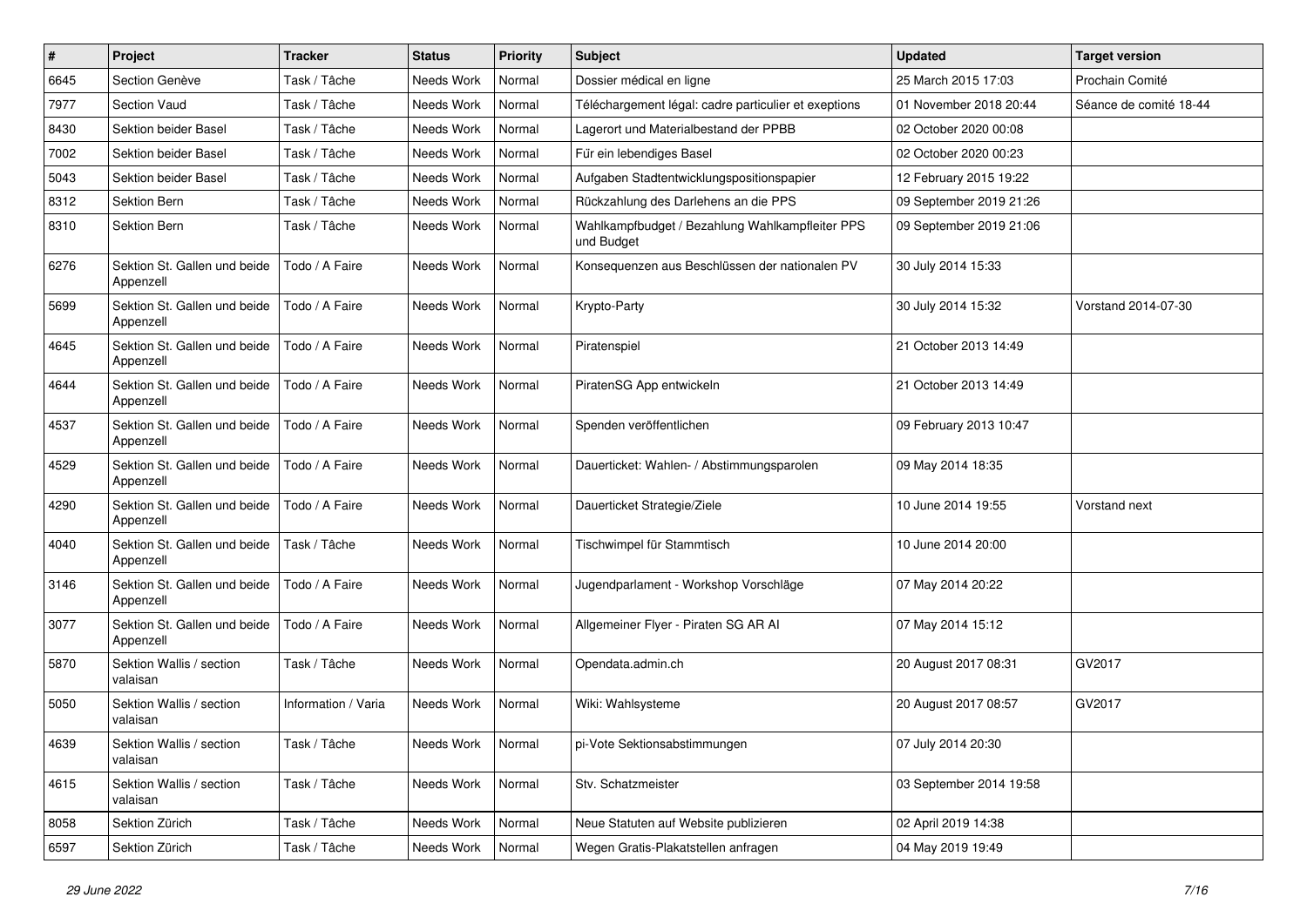| $\pmb{\#}$ | Project                              | <b>Tracker</b>       | <b>Status</b> | <b>Priority</b> | <b>Subject</b>                                                                                                                       | <b>Updated</b>          | <b>Target version</b>              |
|------------|--------------------------------------|----------------------|---------------|-----------------|--------------------------------------------------------------------------------------------------------------------------------------|-------------------------|------------------------------------|
| 5014       | Bezirkssektion Winterthur            | Task / Tâche         | Needs Work    | Low             | Problematik "gebundene Ausgaben"                                                                                                     | 02 May 2013 22:31       | Parley 15 (2.5.2013)               |
| 3865       | Bezirkssektion Winterthur            | Task / Tâche         | Needs Work    | Low             | Rote Parkplätze in der Altstadt                                                                                                      | 02 May 2013 22:36       | Parley 11                          |
| 3732       | Bezirkssektion Winterthur            | Task / Tâche         | Needs Work    | Low             | Neues Hallenbad                                                                                                                      | 02 May 2013 22:37       | Parley 15 (2.5.2013)               |
| 3716       | Bezirkssektion Winterthur            | Task / Tâche         | Needs Work    | Low             | Frauenparkplätze                                                                                                                     | 21 April 2013 00:00     | Parley 11                          |
| 2891       | Bezirkssektion Winterthur            | Task / Tâche         | Needs Work    | Low             | Schuldenabbau                                                                                                                        | 20 April 2013 00:00     |                                    |
| 5041       | Sektion beider Basel                 | Task / Tâche         | Needs Work    | Low             | Parlaments-Daten automatisch abgreifen lassen                                                                                        | 23 April 2015 18:59     |                                    |
| 5444       | Sektion Wallis / section<br>valaisan | Task / Tâche         | Needs Work    | Low             | Welcome/Austrittsmail automatisieren                                                                                                 | 20 August 2017 08:56    | GV2017                             |
| 8024       | Vorstand - Comité PPS                | Task / Tâche         | Needs Work    | Low             | Verantwortliche & Zugriffsrechte                                                                                                     | 01 October 2020 23:07   |                                    |
| 8045       | Digitale Infrastruktur               | Bug / Feature        | <b>New</b>    | Urgent          | ZipCode sowie Abesenden der Anmeldung im Discourse<br>mit 500 internal Fehler                                                        | 19 December 2019 01:51  |                                    |
| 7657       | Finanzen                             | Task / Tâche         | New           | Urgent          | <b>BTC Zahlungen</b>                                                                                                                 | 12 April 2017 22:16     |                                    |
| 7774       | Section Vaud                         | News / Information   | <b>New</b>    | Urgent          | Pastafariade 2017                                                                                                                    | 08 February 2018 17:16  | Réunion comité 07.12.2017          |
| 7749       | <b>Section Vaud</b>                  | News / Information   | New           | Urgent          | Requête pour l'organisation d'une Assemblée Générale<br>extraordinaire                                                               | 08 February 2018 17:18  |                                    |
| 8461       | Sektion Bern                         | Beschluss / Décision | New           | Urgent          | Mitfinanzierung der Abstimmungskampagne gegen das<br>E-ID Gesetz                                                                     | 16 February 2021 15:17  |                                    |
| 8426       | Vorstand - Comité PPS                | Information / Varia  | <b>New</b>    | Urgent          | Ablösung Civi Crm als Mitgliederverwaltung                                                                                           | 20 July 2020 20:22      | Vorstandssitzung vom<br>08.06.2020 |
| 8554       | AG Vernehmlassungen                  | Task / Tâche         | <b>New</b>    | High            | Vernehmlassung Teilrevision der GwV-FINMA                                                                                            | 04 April 2022 19:11     |                                    |
| 8552       | Digitale Infrastruktur               | Bug / Feature        | <b>New</b>    | High            | Überprüfung Newsletterformular DE An/Abmeldung                                                                                       | 24 March 2022 11:32     |                                    |
| 8082       | Digitale Infrastruktur               | Task / Tâche         | New           | High            | Accès Discourse                                                                                                                      | 19 December 2019 01:50  |                                    |
| 8254       | <b>Section Vaud</b>                  | Task / Tâche         | New           | High            | Affichage sur les communes EF19                                                                                                      | 21 August 2019 14:51    | Réunion comité 2019-08-22          |
| 8237       | <b>Section Vaud</b>                  | Task / Tâche         | <b>New</b>    | High            | La campagne électorale du PPVD sur les réseaux<br>sociaux privés et libres                                                           | 12 September 2019 15:03 | Réunion comité 2019-09-05          |
| 8220       | Section Vaud                         | Task / Tâche         | <b>New</b>    | High            | Recherche d'un petit cadeau de remerciement                                                                                          | 20 August 2019 14:57    | Réunion comité 2019-09-05          |
| 8219       | <b>Section Vaud</b>                  | Task / Tâche         | New           | High            | Rédaction de la lettre                                                                                                               | 20 August 2019 14:56    | Réunion comité 2019-08-22          |
| 8218       | <b>Section Vaud</b>                  | Task / Tâche         | <b>New</b>    | High            | Lettre de remerciement à M. Burgerer pour son don                                                                                    | 20 August 2019 14:56    | Réunion comité 2019-09-05          |
| 7923       | <b>Section Vaud</b>                  | Beschluss / Décision | <b>New</b>    | High            | Objet de votation 13.09.2018: Pour la souveraineté<br>alimentaire. L'agriculture nous concerne toutes et tous.                       | 28 November 2018 22:39  |                                    |
| 7922       | Section Vaud                         | Beschluss / Décision | New           | High            | Objet de votation 13.09.2018: Pour des denrées<br>alimentaires saines et produites dans des conditions<br>équitables et écologiques. | 04 July 2018 11:28      |                                    |
| 7921       | Section Vaud                         | Beschluss / Décision | New           | High            | Votation 13.09.2018: Pour la promotion des voies<br>cyclables et des chemins et sentiers pédestres.                                  | 04 July 2018 11:30      |                                    |
| 7490       | Section Vaud                         | News / Information   | New           | High            | TEST                                                                                                                                 | 22 September 2016 21:22 |                                    |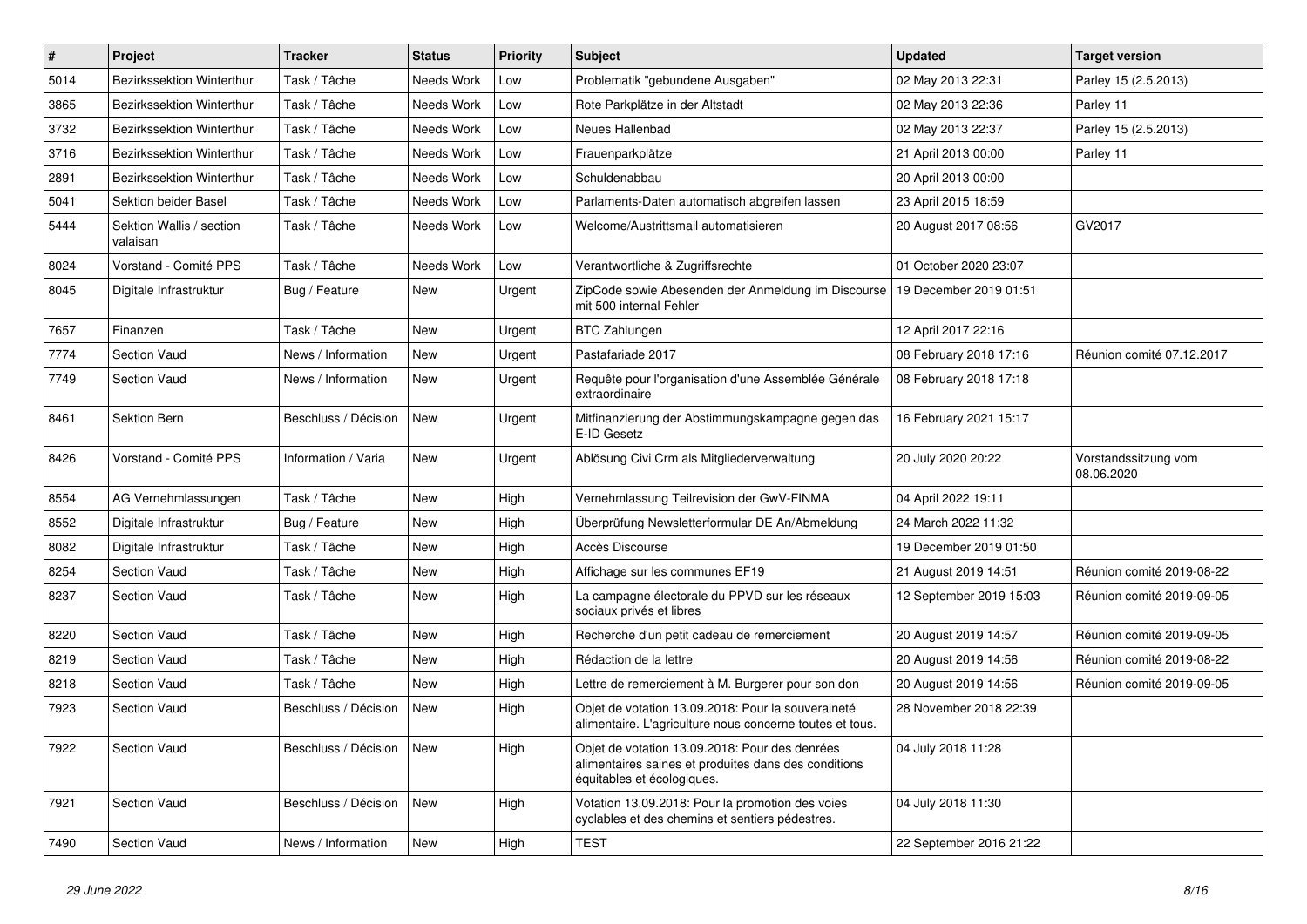| $\pmb{\#}$ | Project                          | <b>Tracker</b>       | <b>Status</b> | <b>Priority</b> | <b>Subject</b>                                                                                                                                                                              | <b>Updated</b>          | <b>Target version</b>       |
|------------|----------------------------------|----------------------|---------------|-----------------|---------------------------------------------------------------------------------------------------------------------------------------------------------------------------------------------|-------------------------|-----------------------------|
| 6438       | Sektion Bern                     | Task / Tâche         | New           | High            | Probleme bei elektronischer Zählung der Stimmzettel in<br>der Stadt Bern                                                                                                                    | 28 May 2014 10:18       |                             |
| 6389       | Sektion Bern                     | Task / Tâche         | New           | High            | Datenschutz Problem BE Gemeinden                                                                                                                                                            | 28 April 2014 22:11     |                             |
| 8060       | Sektion Zürich                   | Task / Tâche         | New           | High            | Mitglieder und andere potenzielle Kandidaten<br>durchtelefonieren                                                                                                                           | 03 April 2019 15:17     | Vorstandsitzung 2019-1      |
| 4730       | <b>Stadtsektion Bern</b>         | Information / Varia  | <b>New</b>    | High            | Dukumente hochladen                                                                                                                                                                         | 03 March 2013 21:50     |                             |
| 5702       | Stadtsektion Zürich              | Task / Tâche         | <b>New</b>    | High            | Standaktionen koordinieren                                                                                                                                                                  | 03 October 2013 20:56   | Sitzung 03.10.2013          |
| 8511       | Verwaltung                       | News / Information   | New           | High            | Übersetzungen für PV 2021.2                                                                                                                                                                 | 14 October 2021 16:33   |                             |
| 8452       | Vorstand - Comité PPS            | Beschluss / Décision | <b>New</b>    | High            | Beschlüsse E-ID Abstimmungskampf                                                                                                                                                            | 26 November 2020 08:39  | Vorstandssitzung 2020 11 10 |
| 8556       | AG Vernehmlassungen              | Task / Tâche         | <b>New</b>    | Normal          | Vernehmlassung 2021/80 Bundesgesetz über die<br>Bearbeitung von Flugpassagierdaten zur Bekämpfung<br>von terroristischen und anderen schweren Straftaten<br>(Flugpassagierdatengesetz, FPG) | 04 April 2022 17:30     |                             |
| 8555       | AG Vernehmlassungen              | Task / Tâche         | New           | Normal          | Vernehmlassung 2022/19 Bundesgesetz über die<br>elektronische Identität und die Vertrauensinfrastruktur<br>(E-ID-Gesetz, BGEID)                                                             | 04 April 2022 17:29     |                             |
| 8542       | AG Vernehmlassungen              | Task / Tâche         | New           | Normal          | Vernehmlassung 2022/6 Bundesbeschluss zur<br>nationalen Umsetzung des OECD/G-20 Projekts zur<br>Besteuerung der digitalen Wirtschaft (SR 101)                                               | 13 April 2022 06:34     |                             |
| 8519       | AG Vernehmlassungen              | Task / Tâche         | <b>New</b>    | Normal          | Vernehmlassung 2021/80 Bundesgesetz über die<br>Bearbeitung von Flugpassagierdaten zur Bekämpfung<br>von terroristischen und anderen schweren Straftaten<br>(Flugpassagierdatengesetz, FPG) | 10 February 2022 06:24  |                             |
| 6783       | Bezirkssektion Winterthur        | Motion               | <b>New</b>    | Normal          | Bearbeitung von info@ Mails                                                                                                                                                                 | 17 April 2015 07:52     | 20150423 Stammtisch         |
| 5999       | Bezirkssektion Winterthur        | Task / Tâche         | New           | Normal          | Datenschutz von Steuer- und Einwohnerdaten                                                                                                                                                  | 21 November 2013 20:52  |                             |
| 5787       | Bezirkssektion Winterthur        | Task / Tâche         | New           | Normal          | Sparen 14 durchsehen                                                                                                                                                                        | 04 September 2013 20:19 | Parley 19                   |
| 5715       | Bezirkssektion Winterthur        | Motion               | <b>New</b>    | Normal          | Unterstützung Verein FamilienStärken                                                                                                                                                        | 19 August 2013 16:38    | Parley 19                   |
| 5570       | Bezirkssektion Winterthur        | Information / Varia  | New           | Normal          | SSL / TLS Unterstützung                                                                                                                                                                     | 21 July 2013 21:47      |                             |
| 5347       | <b>Bezirkssektion Winterthur</b> | Task / Tâche         | New           | Normal          | Unverschuldet abgewählt                                                                                                                                                                     | 08 June 2013 15:45      | Parley 17 (13.6.2013)       |
| 5346       | Bezirkssektion Winterthur        | Task / Tâche         | New           | Normal          | Holidi                                                                                                                                                                                      | 08 June 2013 15:47      | Parley 17 (13.6.2013)       |
| 5227       | Bezirkssektion Winterthur        | Task / Tâche         | New           | Normal          | Gesamtkostenrechnung Neuhegi                                                                                                                                                                | 15 May 2013 20:53       | Parley 16 (6.6.2013)        |
| 5217       | Bezirkssektion Winterthur        | Task / Tâche         | New           | Normal          | Pressemitteilung Stimmparolen                                                                                                                                                               | 12 May 2013 19:39       |                             |
| 8536       | Digitale Infrastruktur           | Bug / Feature        | New           | Normal          | CiviCRM: Payment method hinzufügen geht nicht                                                                                                                                               | 25 January 2022 20:32   |                             |
| 8364       | Digitale Infrastruktur           | Motion               | New           | Normal          | Aufräumen Redmine + OTRS Zugriffe/ Zuständigkeiten                                                                                                                                          | 10 February 2022 15:58  |                             |
| 8347       | Digitale Infrastruktur           | Motion               | New           | Normal          | Roadmap AG DI                                                                                                                                                                               | 09 May 2020 20:12       |                             |
| 8260       | Digitale Infrastruktur           | Bug / Feature        | New           | Normal          | Update PPS Website auf neues Theme                                                                                                                                                          | 01 October 2019 19:17   |                             |
| 8238       | Digitale Infrastruktur           | Task / Tâche         | New           | Normal          | Verify and document backup solution                                                                                                                                                         | 15 December 2019 12:11  |                             |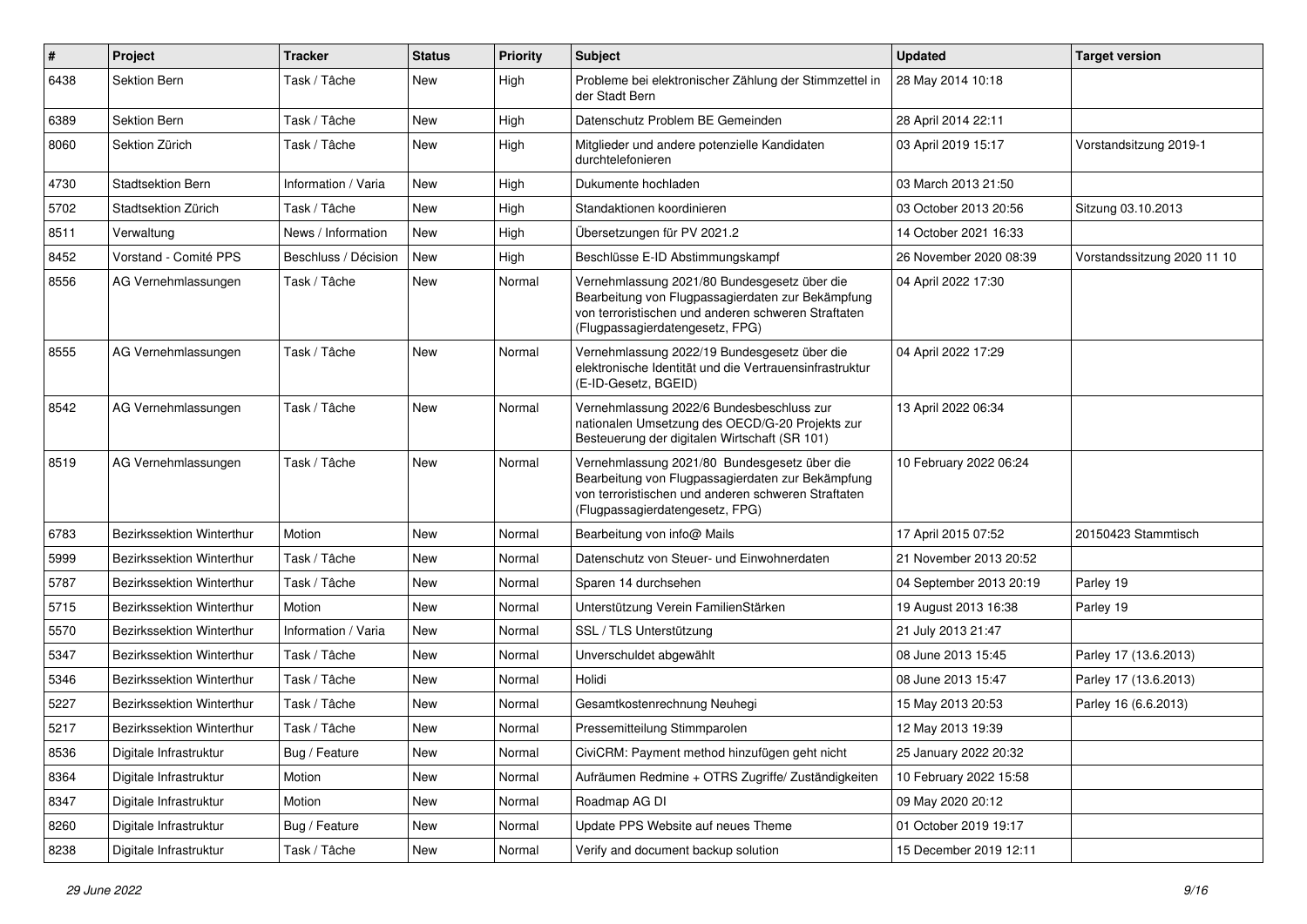| $\vert$ # | Project                    | <b>Tracker</b>      | <b>Status</b> | <b>Priority</b> | <b>Subject</b>                                                                                                                              | <b>Updated</b>         | <b>Target version</b> |
|-----------|----------------------------|---------------------|---------------|-----------------|---------------------------------------------------------------------------------------------------------------------------------------------|------------------------|-----------------------|
| 8358      | Finanzen                   | Bug / Feature       | New           | Normal          | Berechnung Rechnungsbeträge überprüfen (PPAG)                                                                                               | 15 November 2019 21:25 |                       |
| 8248      | Finanzen                   | Task / Tâche        | <b>New</b>    | Normal          | Budget 2020                                                                                                                                 | 19 August 2019 18:25   |                       |
| 8001      | Finanzen                   | Task / Tâche        | New           | Normal          | Fehlende Finanzdaten / Jahre auf der Homepage mit<br>entsprechenden Forumalren ergänzen                                                     | 01 December 2018 17:35 |                       |
| 8000      | Finanzen                   | Task / Tâche        | <b>New</b>    | Normal          | Mitgliederbeiträge der Sektionen                                                                                                            | 01 December 2018 16:34 |                       |
| 7986      | Grafik und Design          | Task / Tâche        | <b>New</b>    | Normal          | Datenv von Grafik/Design auf einer Instanz der PPS<br>hosten                                                                                | 22 January 2019 12:54  |                       |
| 7975      | <b>Pirate Party Policy</b> | Task / Tâche        | New           | Normal          | Änderung des Betäubungsmittelgesetzes und<br>Verordnung über Pilotversuche nach dem<br>Betäubungsmittelgesetz (Pilotversuche mit Cannabis)  | 04 March 2019 14:49    |                       |
| 6380      | <b>Pirate Party Policy</b> | Information / Varia | <b>New</b>    | Normal          | PAD - Consulation LSI - Vernaemlassung ISG                                                                                                  | 22 April 2014 12:13    |                       |
| 6379      | <b>Pirate Party Policy</b> | Information / Varia | <b>New</b>    | Normal          | Refenz material - Documentation de reference - Reading   22 April 2014 12:11<br>Material                                                    |                        |                       |
| 6378      | Pirate Party Policy        | Task / Tâche        | <b>New</b>    | Normal          | Vernehmlassung: Informationssicherheitsgesetz                                                                                               | 22 April 2014 12:11    |                       |
| 6255      | Pirate Party Policy        | Task / Tâche        | <b>New</b>    | Normal          | Positionspapier Rechtsstaat updaten                                                                                                         | 21 November 2015 16:11 |                       |
| 6254      | <b>Pirate Party Policy</b> | Task / Tâche        | <b>New</b>    | Normal          | Positionspapier Suchtpolitik updaten                                                                                                        | 21 November 2015 16:12 |                       |
| 6248      | <b>Pirate Party Policy</b> | Task / Tâche        | <b>New</b>    | Normal          | Communication - press release - communication interne<br>> via pages de sections, twitter & facebook                                        | 05 March 2014 15:16    |                       |
| 6247      | <b>Pirate Party Policy</b> | Task / Tâche        | <b>New</b>    | Normal          | Rédaction du rapport et de la lettre d'accompagnement                                                                                       | 05 March 2014 15:15    |                       |
| 6246      | <b>Pirate Party Policy</b> | Task / Tâche        | <b>New</b>    | Normal          | Development of the PPS report on the consultation                                                                                           | 05 March 2014 15:13    |                       |
| 6245      | <b>Pirate Party Policy</b> | Information / Varia | <b>New</b>    | Normal          | Reading material review                                                                                                                     | 05 March 2014 15:05    |                       |
| 6243      | <b>Pirate Party Policy</b> | Task / Tâche        | <b>New</b>    | Normal          | Communication - press release - communication interne<br>-> via pages de sections, twitter & facebook                                       | 05 March 2014 14:55    |                       |
| 6242      | <b>Pirate Party Policy</b> | Task / Tâche        | <b>New</b>    | Normal          | Rédaction du rapport et de la lettre d'accompagnement                                                                                       | 05 March 2014 14:57    |                       |
| 6241      | <b>Pirate Party Policy</b> | Task / Tâche        | <b>New</b>    | Normal          | Development of the PPS report on the consultation                                                                                           | 05 March 2014 14:44    |                       |
| 6240      | <b>Pirate Party Policy</b> | Information / Varia | <b>New</b>    | Normal          | Reading material review                                                                                                                     | 05 March 2014 14:41    |                       |
| 6239      | <b>Pirate Party Policy</b> | Information / Varia | <b>New</b>    | Normal          | Consultation - Modification du code civil (CC; Droit de<br>1'adoption) / Vernehmlassung - Änderung des<br>Zivilgesetzbuches (ZGB; Adoption) | 05 March 2014 14:44    |                       |
| 6224      | <b>Pirate Party Policy</b> | Task / Tâche        | <b>New</b>    | Normal          | Publication - Diffusion aux sections                                                                                                        | 04 March 2014 15:19    |                       |
| 6223      | <b>Pirate Party Policy</b> | Task / Tâche        | <b>New</b>    | Normal          | traduction                                                                                                                                  | 04 March 2014 15:19    |                       |
| 6219      | <b>Pirate Party Policy</b> | Task / Tâche        | <b>New</b>    | Normal          | Position guideline development planning                                                                                                     | 04 March 2014 14:49    |                       |
| 6218      | <b>Pirate Party Policy</b> | Task / Tâche        | <b>New</b>    | Normal          | Position guideline development                                                                                                              | 04 March 2014 14:49    |                       |
| 6217      | <b>Pirate Party Policy</b> | Task / Tâche        | <b>New</b>    | Normal          | XML Formatting for bootstrap integration                                                                                                    | 04 March 2014 14:38    |                       |
| 6216      | <b>Pirate Party Policy</b> | Task / Tâche        | New           | Normal          | Translation of all missing elements of the PPS program<br>draft                                                                             | 04 March 2014 14:39    |                       |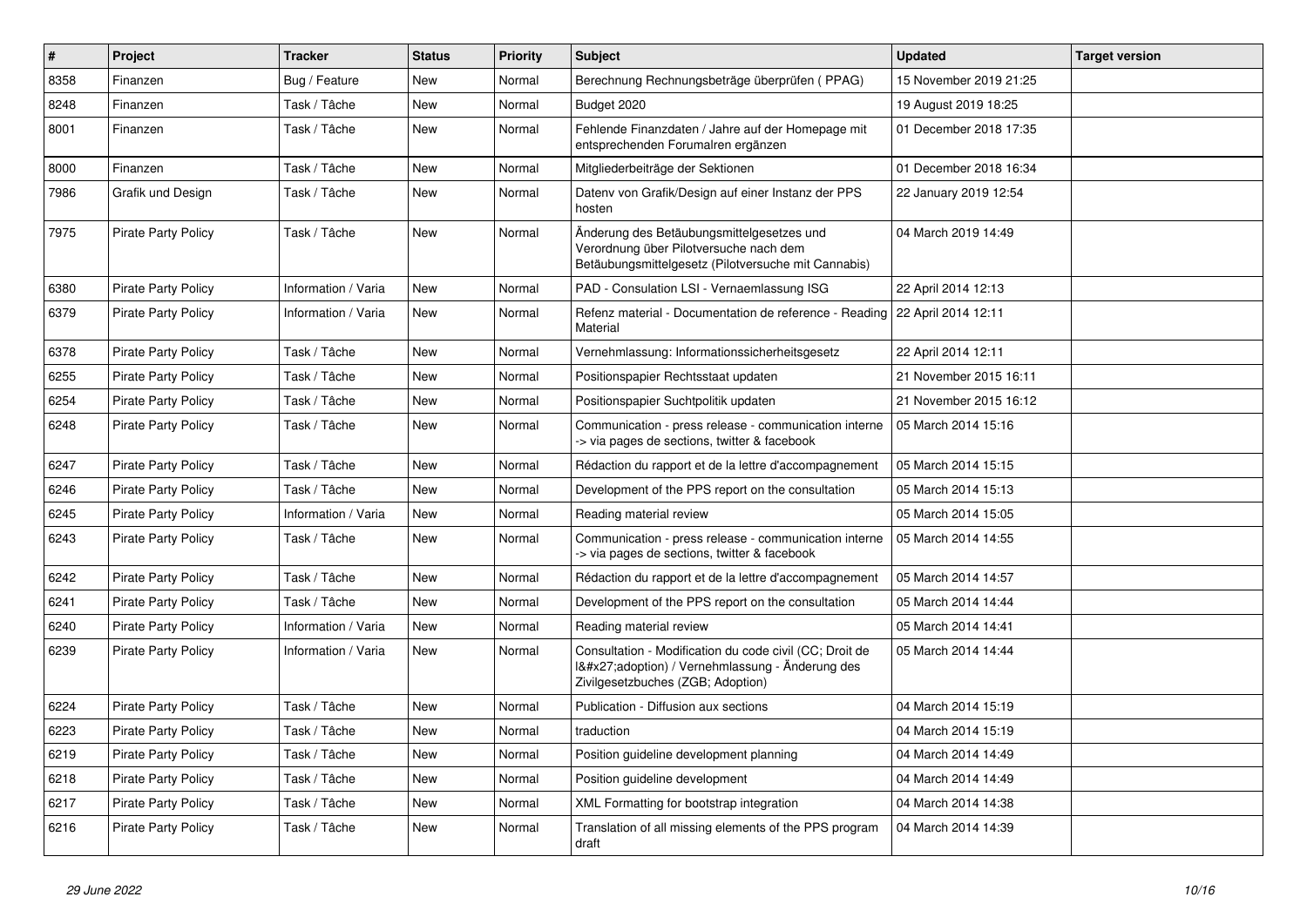| $\sharp$ | Project                           | <b>Tracker</b>      | <b>Status</b> | <b>Priority</b> | <b>Subject</b>                                                                                                                                             | <b>Updated</b>          | <b>Target version</b>     |
|----------|-----------------------------------|---------------------|---------------|-----------------|------------------------------------------------------------------------------------------------------------------------------------------------------------|-------------------------|---------------------------|
| 6215     | Pirate Party Policy               | Task / Tâche        | New           | Normal          | Development of the "Economy" section                                                                                                                       | 04 March 2014 14:36     |                           |
| 6214     | <b>Pirate Party Policy</b>        | Task / Tâche        | New           | Normal          | Development of the "Patrimoine Commun" section of<br>PPS Program                                                                                           | 04 March 2014 14:33     |                           |
| 6213     | <b>Pirate Party Policy</b>        | Task / Tâche        | New           | Normal          | Development of the "Environment" section                                                                                                                   | 04 March 2014 14:28     |                           |
| 6212     | Pirate Party Policy               | Task / Tâche        | New           | Normal          | Development of the "Security" section                                                                                                                      | 04 March 2014 14:33     |                           |
| 6211     | <b>Pirate Party Policy</b>        | Task / Tâche        | New           | Normal          | Development of the "Etat de droit" section                                                                                                                 | 04 March 2014 14:34     |                           |
| 6210     | <b>Pirate Party Policy</b>        | Task / Tâche        | <b>New</b>    | Normal          | Development of the Area verbiage                                                                                                                           | 04 March 2014 14:34     |                           |
| 6209     | <b>Pirate Party Policy</b>        | Task / Tâche        | New           | Normal          | PPS Program development                                                                                                                                    | 04 March 2014 14:17     |                           |
| 6207     | <b>Pirate Party Policy</b>        | Information / Varia | New           | Normal          | Reading material review                                                                                                                                    | 04 March 2014 13:53     |                           |
| 6205     | Pirate Party Policy               | Task / Tâche        | <b>New</b>    | Normal          | Development of the PPS report on the consultation                                                                                                          | 04 March 2014 13:32     |                           |
| 6202     | <b>Pirate Party Policy</b>        | Information / Varia | New           | Normal          | Reading material review                                                                                                                                    | 04 March 2014 13:21     |                           |
| 6201     | <b>Pirate Party Policy</b>        | Task / Tâche        | New           | Normal          | Consultation - Modification du Code des obligations<br>(Droit des raisons de commerce) / Vernehmlassung -<br>Änderung des Obligationenrechts (Firmenrecht) | 04 March 2014 13:21     |                           |
| 5634     | <b>Pirate Party Policy</b>        | Motion              | New           | Normal          | Weiterentwicklung Rechtsstaatpapier                                                                                                                        | 31 July 2013 17:10      |                           |
| 5339     | <b>Pirate Party Policy</b>        | Information / Varia | New           | Normal          | Compilation des prises de position                                                                                                                         | 06 June 2013 17:16      |                           |
| 5068     | <b>Pirate Party Policy</b>        | Task / Tâche        | New           | Normal          | Fehlende Position zu Whistleblowing                                                                                                                        | 21 November 2015 16:13  |                           |
| 4942     | <b>Pirate Party Policy</b>        | Information / Varia | <b>New</b>    | Normal          | Provide an outline, and approach for the development of<br>the position paper                                                                              | 30 September 2013 19:23 |                           |
| 8471     | <b>Press and Public Relations</b> | Information / Varia | New           | Normal          | Wiki Updates                                                                                                                                               | 28 March 2021 00:34     |                           |
| 7998     | <b>Press and Public Relations</b> | Task / Tâche        | <b>New</b>    | Normal          | Presseverteiler im PressCRM aktualisieren sowie<br>ergänzen                                                                                                | 01 December 2018 13:05  |                           |
| 7365     | Section Genève                    | Motion              | New           | Normal          | Prise de position pour les votations cantonales du 25<br>septembre 2016                                                                                    | 27 June 2016 10:01      |                           |
| 7364     | Section Genève                    | Motion              | New           | Normal          | Prise de position pour les votations fédérales du 25<br>septembre 2016                                                                                     | 27 June 2016 10:00      |                           |
| 6729     | Section Genève                    | Information / Varia | New           | Normal          | Préparation référendum LRens/LSCPT                                                                                                                         | 25 March 2015 15:52     | Prochain Comité           |
| 6675     | Section Genève                    | Information / Varia | New           | Normal          | éVote : Demande de borne au sein des locaux de vote                                                                                                        | 09 April 2015 20:10     | Prochain Comité           |
| 5883     | Section Genève                    | Information / Varia | New           | Normal          | Poste à pourvoir au comité : Comptable                                                                                                                     | 10 October 2013 17:43   | Prochaine AG              |
| 8327     | <b>Section Vaud</b>               | Task / Tâche        | New           | Normal          | Transmission de matériel de notre parti pour les<br>élections fédérales à la BNS                                                                           | 26 September 2019 19:27 | Réunion comité 2019-10-31 |
| 8315     | Section Vaud                      | Information / Varia | New           | Normal          | Formation sur le fonctionnement parlementaire                                                                                                              | 12 September 2019 15:39 | Réunion comité 2019-09-19 |
| 8314     | Section Vaud                      | Information / Varia | New           | Normal          | Initiative cantonale demandant la protection de l'intégrité<br>personnelle numérique                                                                       | 12 September 2019 15:14 | Réunion comité 2019-09-19 |
| 8253     | Section Vaud                      | Task / Tâche        | New           | Normal          | Plate-forme EF19 vidéo de la rts                                                                                                                           | 21 August 2019 14:43    | Réunion comité 2019-08-22 |
| 8252     | Section Vaud                      | Task / Tâche        | New           | Normal          | Création d'un compte LinkedIn pour le PPVD                                                                                                                 | 21 August 2019 14:47    | Réunion comité 2019-08-22 |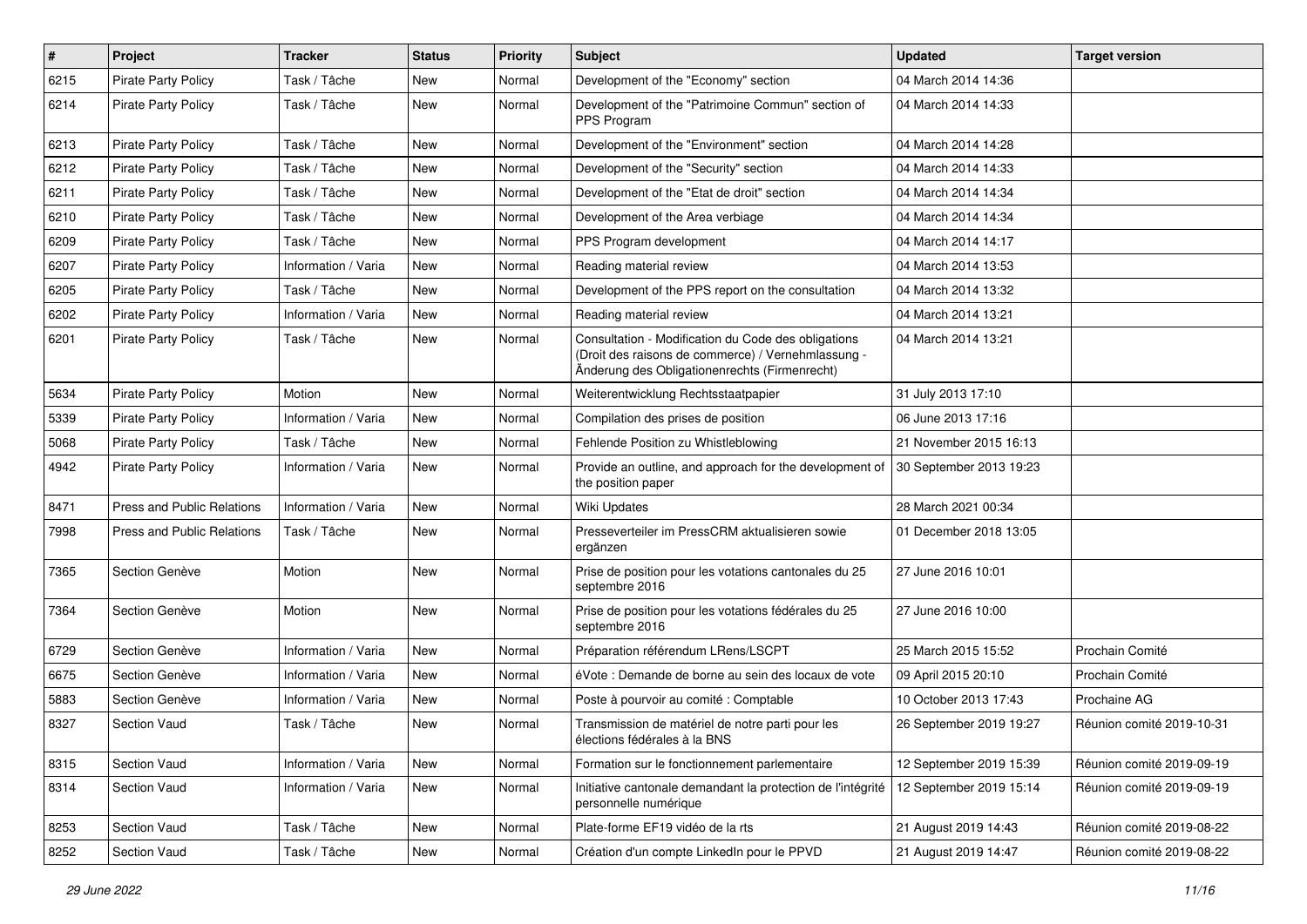| #    | Project             | <b>Tracker</b>       | <b>Status</b> | <b>Priority</b> | Subject                                                                                                                    | <b>Updated</b>          | <b>Target version</b>                   |
|------|---------------------|----------------------|---------------|-----------------|----------------------------------------------------------------------------------------------------------------------------|-------------------------|-----------------------------------------|
| 8186 | Section Vaud        | Beschluss / Décision | <b>New</b>    | Normal          | Partenariat ciblé avec Opération Libero                                                                                    | 27 June 2019 19:58      | Réunion comité 2019-07-11               |
| 8160 | Section Vaud        | Task / Tâche         | <b>New</b>    | Normal          | Région de Nyon et Twitter                                                                                                  | 13 June 2019 17:05      | Réunion comité 2019-06-13               |
| 8095 | Section Vaud        | Information / Varia  | New           | Normal          | Demande d'aide pour une récolte de fonds nationale                                                                         | 28 May 2019 06:12       |                                         |
| 8087 | Section Vaud        | News / Information   | New           | Normal          | Stratégie nationale de protection de la Suisse contre les<br>cyberrisques (SNPC)                                           | 13 June 2019 15:48      | Réunion comité 2019-06-27               |
| 8083 | Section Vaud        | News / Information   | New           | Normal          | Les solutions apportées aux citoyens sur la<br>cybersécurité                                                               | 08 May 2019 15:08       | Réunion comité 2019-05-16               |
| 7989 | Section Vaud        | News / Information   | New           | Normal          | LCAPAM - partenaires potentiel?                                                                                            | 08 September 2019 06:43 | Réunion comité 2019-09-19               |
| 7981 | Section Vaud        | News / Information   | <b>New</b>    | Normal          | Itopie                                                                                                                     | 01 November 2018 20:45  |                                         |
| 7978 | <b>Section Vaud</b> | News / Information   | New           | Normal          | Réunions, débats et infos: corriger les informations et<br>mise au point de la situation technique et pratique<br>actuelle | 26 October 2018 21:04   | Séance de comité 18-44                  |
| 7908 | Section Vaud        | Beschluss / Décision | New           | Normal          | Qui est Parti Pirate Romandie et comment le construire                                                                     | 14 June 2018 15:07      |                                         |
| 7907 | Section Vaud        | News / Information   | New           | Normal          | Organisation et planification de la 3ème AGE 2018                                                                          | 14 June 2018 14:56      |                                         |
| 7906 | Section Vaud        | Task / Tâche         | New           | Normal          | Organisation et planification de la 2ème AGE 2018                                                                          | 14 June 2018 14:55      | Réunion comité 14.06.2018               |
| 7896 | <b>Section Vaud</b> | News / Information   | New           | Normal          | Quelle réponse à Michel Parchet concernant son email<br>sur la vente des données des clients Migros                        | 14 June 2018 14:25      | Réunion comité 14.06.2018               |
| 7863 | Section Vaud        | Task / Tâche         | <b>New</b>    | Normal          | <b>Compte Twitter PPVD</b>                                                                                                 | 14 April 2018 09:24     | Réunion comité 19.04.2018               |
| 7862 | Section Vaud        | Task / Tâche         | New           | Normal          | Mise à jour de la page wiki des PV                                                                                         | 14 April 2018 09:21     | Réunion comité 19.04.2018               |
| 7829 | <b>Section Vaud</b> | Information / Varia  | New           | Normal          | Revoir la nomenclature des "versions cibles"                                                                               | 19 March 2018 16:11     | Réunion comité 22.03.2018               |
| 7828 | <b>Section Vaud</b> | Task / Tâche         | <b>New</b>    | Normal          | Communication sur le 14 avril                                                                                              | 05 April 2018 16:42     | Réunion comité 05.04.2018               |
| 7825 | Section Vaud        | News / Information   | New           | Normal          | Liste de contact                                                                                                           | 17 March 2018 19:49     | Réunion comité 22.03.2018               |
| 7801 | Section Vaud        | Task / Tâche         | <b>New</b>    | Normal          | Election de vérificateurs de comptes                                                                                       | 08 February 2018 18:58  |                                         |
| 7779 | Section Vaud        | News / Information   | New           | Normal          | se réorganiser pour être plus efficace !                                                                                   | 08 February 2018 17:50  | Réunion comité 08.02.2018               |
| 7764 | <b>Section Vaud</b> | News / Information   | New           | Normal          | Renvoi de Thomas Moret                                                                                                     | 06 December 2017 02:16  | Réunion de comité - 08<br>novembre 2017 |
| 7763 | Section Vaud        | News / Information   | New           | Normal          | Mise à jour des dates de réunion du comité                                                                                 | 06 November 2017 22:39  | Réunion de comité - 08<br>novembre 2017 |
| 7600 | Section Vaud        | News / Information   | <b>New</b>    | Normal          | 10 T-shirts noirs                                                                                                          | 15 December 2016 15:00  | Réunion du comité - 15<br>décembre 2016 |
| 7597 | Section Vaud        | News / Information   | New           | Normal          | Commande de carte visite                                                                                                   | 10 December 2016 16:08  | Réunion du comité - 15<br>décembre 2016 |
| 7595 | Section Vaud        | News / Information   | New           | Normal          | E-voting/Clusis - création d'une documentation<br>pédagogique                                                              | 10 December 2016 14:00  | Réunion du comité - 15<br>décembre 2016 |
| 7554 | Section Vaud        | News / Information   | New           | Normal          | Introduction à OTRS                                                                                                        | 22 November 2016 09:47  |                                         |
| 7529 | Section Vaud        | Information / Varia  | New           | Normal          | Pourquoi DMSF réduit toutes les images.                                                                                    | 05 November 2016 00:11  |                                         |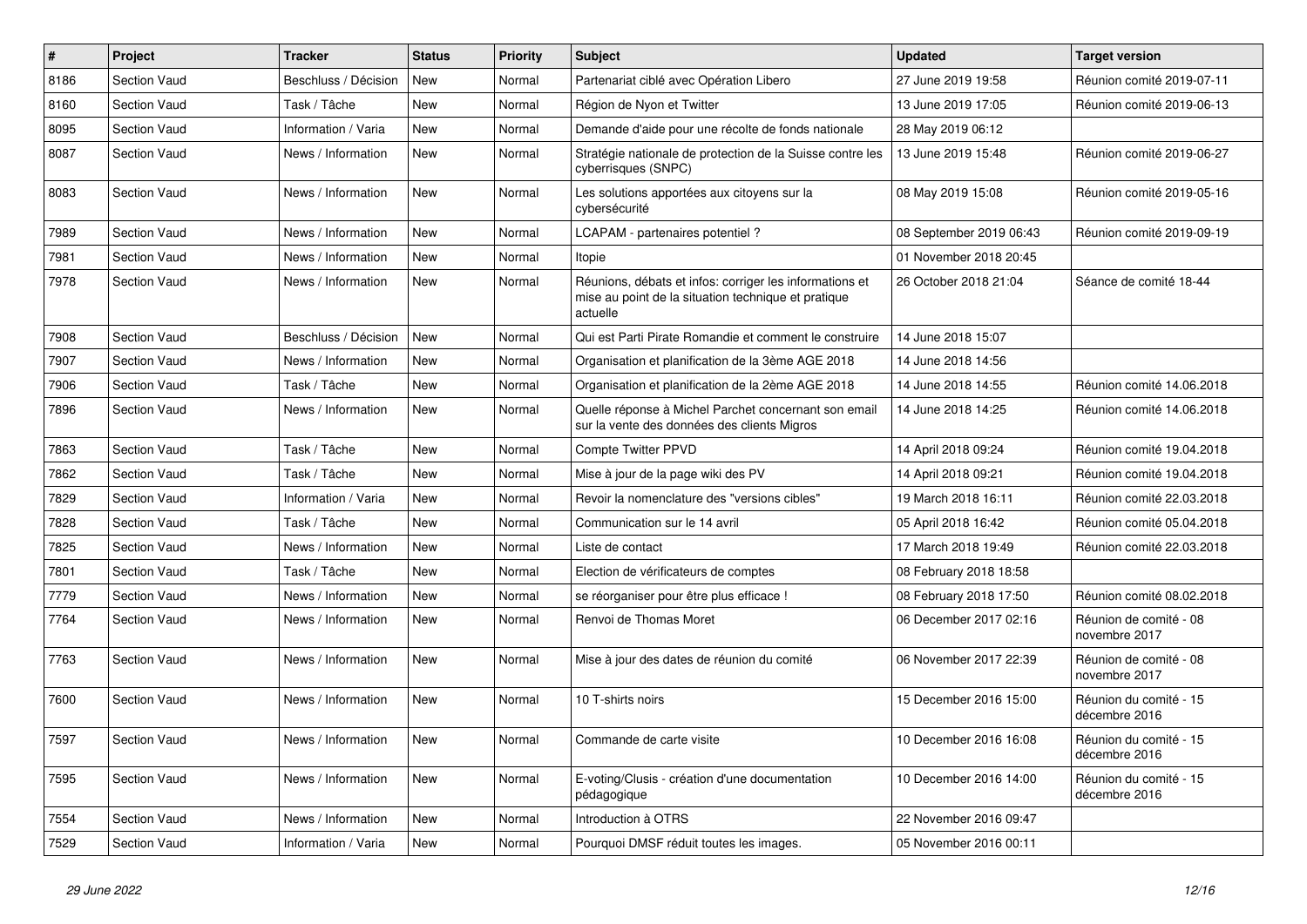| $\pmb{\#}$ | Project                                   | <b>Tracker</b>       | <b>Status</b> | <b>Priority</b> | <b>Subject</b>                                                            | <b>Updated</b>          | <b>Target version</b>                  |
|------------|-------------------------------------------|----------------------|---------------|-----------------|---------------------------------------------------------------------------|-------------------------|----------------------------------------|
| 7522       | <b>Section Vaud</b>                       | Task / Tâche         | New           | Normal          | Les modalités éléctorales 2017                                            | 22 October 2016 13:43   | Réunion de Comité - 20.10.2016         |
| 7521       | <b>Section Vaud</b>                       | Task / Tâche         | <b>New</b>    | Normal          | Création d'une newsletter et appel à la candidature<br>Election cantonale | 22 October 2016 13:37   | Réunion de Comité - 20.10.2016         |
| 7518       | <b>Section Vaud</b>                       | News / Information   | New           | Normal          | Correction des montants de cotisations sur le site web                    | 22 October 2016 15:57   | Réunion de Comité - 20.10.2016         |
| 7505       | <b>Section Vaud</b>                       | Task / Tâche         | New           | Normal          | Recherche de la salle pour le 8 décembre                                  | 06 October 2016 22:17   | Réunion de Comité - 20.10.2016         |
| 7500       | Section Vaud                              | Task / Tâche         | <b>New</b>    | Normal          | Création d'un programme de communication vaudois                          | 04 October 2016 17:54   | Réunion de Comité - 6.10.2016          |
| 7499       | <b>Section Vaud</b>                       | Task / Tâche         | New           | Normal          | Mise à jour logiciel du site web                                          | 04 October 2016 17:50   | Réunion de Comité - 6.10.2016          |
| 7498       | <b>Section Vaud</b>                       | Task / Tâche         | <b>New</b>    | Normal          | Mise au propre du programme vaudois                                       | 04 October 2016 17:45   | Réunion de Comité - 6.10.2016          |
| 7497       | <b>Section Vaud</b>                       | Task / Tâche         | <b>New</b>    | Normal          | Mise à jour du calendrier du site web                                     | 04 October 2016 17:42   | Réunion de Comité - 6.10.2016          |
| 7491       | <b>Section Vaud</b>                       | Task / Tâche         | New           | Normal          | Comité de campagne élections cantonales 2017                              | 22 September 2016 21:53 | Réunion de Comité - 6.10.2016          |
| 7465       | <b>Section Vaud</b>                       | Task / Tâche         | <b>New</b>    | Normal          | Newsletter septembre                                                      | 25 August 2016 08:00    |                                        |
| 7381       | <b>Section Vaud</b>                       | Task / Tâche         | <b>New</b>    | Normal          | Mise en place d'un outil de sondage                                       | 09 July 2016 09:42      | Réunion de comité - 14 juillet<br>2016 |
| 7363       | <b>Section Vaud</b>                       | Task / Tâche         | New           | Normal          | Modifications des statuts pour la banque                                  | 25 June 2016 16:55      | Réunion du comité - 2 juillet<br>2016  |
| 7199       | <b>Section Vaud</b>                       | Task / Tâche         | New           | Normal          | Mise en place de la pétition evoting                                      | 11 March 2016 16:46     |                                        |
| 7196       | <b>Section Vaud</b>                       | Beschluss / Décision | <b>New</b>    | Normal          | Convocation d'une assemblée générale extraordinnaire                      | 11 March 2016 14:04     | Réunion de comité - 28 avril<br>2016   |
| 8421       | Sektion beider Basel                      | Task / Tâche         | New           | Normal          | Aktuelle Vernehmlassungen                                                 | 02 October 2020 00:09   |                                        |
| 7001       | Sektion beider Basel                      | Task / Tâche         | <b>New</b>    | Normal          | Online Infos/Struktur aktualisieren und überarbeiten                      | 28 November 2015 10:44  |                                        |
| 5373       | <b>Sektion beider Basel</b>               | Task / Tâche         | New           | Normal          | Prozess für Spender erstellen/festhalten                                  | 12 February 2015 19:15  |                                        |
| 5035       | <b>Sektion beider Basel</b>               | Information / Varia  | <b>New</b>    | Normal          | Kontakte Journalisten                                                     | 09 July 2016 09:33      |                                        |
| 6456       | Sektion St. Gallen und beide<br>Appenzell | Todo / A Faire       | <b>New</b>    | Normal          | Bitcoin für Sektionsspenden                                               | 10 June 2014 19:55      |                                        |
| 6455       | Sektion St. Gallen und beide<br>Appenzell | Motion               | <b>New</b>    | Normal          | Strategie: Stadt zuerst stärken?                                          | 30 July 2014 15:29      | Vorstand 2014-07-30                    |
| 6454       | Sektion St. Gallen und beide<br>Appenzell | Todo / A Faire       | New           | Normal          | Überwacht die Überwacher                                                  | 30 July 2014 15:31      | Vorstand 2014-07-30                    |
| 6413       | Sektion St. Gallen und beide<br>Appenzell | Todo / A Faire       | New           | Normal          | Adhocracy testen und ggf. implementieren                                  | 30 July 2014 15:30      | Vorstand next                          |
| 6412       | Sektion St. Gallen und beide<br>Appenzell | Todo / A Faire       | <b>New</b>    | Normal          | Mumblerechte                                                              | 10 June 2014 18:53      | Vorstand next                          |
| 6411       | Sektion St. Gallen und beide<br>Appenzell | Todo / A Faire       | <b>New</b>    | Normal          | Postadresse zu mir                                                        | 30 July 2014 15:32      | Vorstand 2014-07-30                    |
| 6410       | Sektion St. Gallen und beide<br>Appenzell | Todo / A Faire       | <b>New</b>    | Normal          | Mailinglisten                                                             | 10 June 2014 19:28      | Vorstand 2014-06-101                   |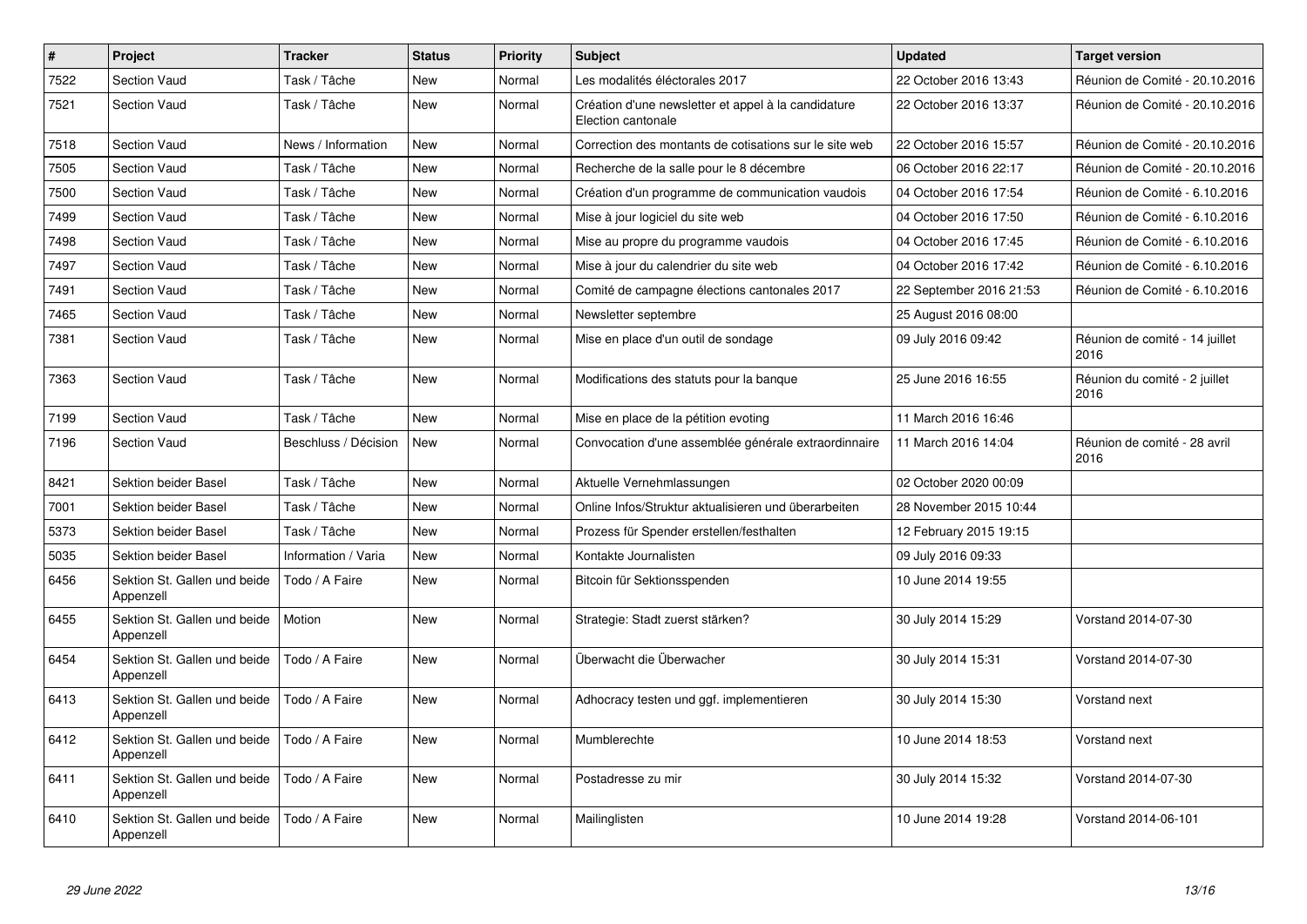| $\pmb{\#}$ | Project                                   | <b>Tracker</b>      | <b>Status</b> | <b>Priority</b> | Subject                                                                                           | <b>Updated</b>         | <b>Target version</b>                                         |
|------------|-------------------------------------------|---------------------|---------------|-----------------|---------------------------------------------------------------------------------------------------|------------------------|---------------------------------------------------------------|
| 6408       | Sektion St. Gallen und beide<br>Appenzell | Todo / A Faire      | New           | Normal          | Flaschenpost ausserordentliche PV                                                                 | 30 July 2014 15:34     |                                                               |
| 6351       | Sektion St. Gallen und beide<br>Appenzell | Todo / A Faire      | New           | Normal          | Widerspruch Cablecom                                                                              | 05 April 2014 18:37    |                                                               |
| 6324       | Sektion St. Gallen und beide<br>Appenzell | Todo / A Faire      | <b>New</b>    | Normal          | Steuererklärung 2013                                                                              | 30 July 2014 15:35     | Vorstand 2014-07-30                                           |
| 7739       | Sektion Wallis / section<br>valaisan      | Task / Tâche        | <b>New</b>    | Normal          | GV2017                                                                                            | 20 August 2017 09:00   | GV2017                                                        |
| 6517       | Sektion Wallis / section<br>valaisan      | Motion              | <b>New</b>    | Normal          | Cours de sensibilisation et de protections des données<br>informatiques aux élus du Grand Conseil | 20 August 2017 08:48   | Existierende/Funktionierende<br>Datenschutz- und GIDA Behörde |
| 6487       | Sektion Wallis / section<br>valaisan      | Task / Tâche        | New           | Normal          | Sektionsdateien Lagerung                                                                          | 20 August 2017 08:55   | GV2017                                                        |
| 6120       | Sektion Wallis / section<br>valaisan      | Task / Tâche        | <b>New</b>    | Normal          | Website Optimierung                                                                               | 20 August 2017 08:32   | GV2017                                                        |
| 5512       | Sektion Wallis / section<br>valaisan      | Motion              | New           | Normal          | CryptoParty                                                                                       | 06 April 2014 23:43    | 20140414 Mumblemeeting                                        |
| 8086       | Sektion Zürich                            | Information / Varia | <b>New</b>    | Normal          | Werbemittel Nationalratswahlen                                                                    | 16 May 2019 15:12      |                                                               |
| 8079       | Sektion Zürich                            | Task / Tâche        | <b>New</b>    | Normal          | Fotograf buchen                                                                                   | 04 May 2019 19:52      |                                                               |
| 8078       | Sektion Zürich                            | Task / Tâche        | New           | Normal          | Überblick über Dorf-, Quartier-, Regionalzeitungen                                                | 04 May 2019 19:52      |                                                               |
| 8077       | Sektion Zürich                            | Task / Tâche        | New           | Normal          | Mitglieder-Postversand                                                                            | 03 May 2019 09:01      |                                                               |
| 8063       | Sektion Zürich                            | Task / Tâche        | <b>New</b>    | Normal          | Vorbereitungen Aufstellungsversammlung                                                            | 18 April 2019 17:41    | Vorstandsitzung 2019-1                                        |
| 8061       | Sektion Zürich                            | Task / Tâche        | New           | Normal          | Kontovollmachten geregelt kriegen                                                                 | 02 April 2019 18:15    | Vorstandsitzung 2019-1                                        |
| 8059       | Sektion Zürich                            | Task / Tâche        | <b>New</b>    | Normal          | Wahlprogramm 2019                                                                                 | 14 May 2019 15:33      | Vorstandsitzung 2019-1                                        |
| 7516       | Sektion Zürich                            | Task / Tâche        | New           | Normal          | Kalender abonnieren auf Website fixen                                                             | 02 April 2019 18:11    | Vorstandsitzung 2019-1                                        |
| 7321       | Sektion Zürich                            | Task / Tâche        | <b>New</b>    | Normal          | Auswertung Mitgliederversand                                                                      | 11 October 2016 17:11  |                                                               |
| 7304       | Sektion Zürich                            | Information / Varia | <b>New</b>    | Normal          | Koordinations- & Kommunikationstool für Vorstand und<br>Aktive                                    | 18 April 2019 11:03    | Vorstandsitzung 2019-1                                        |
| 6854       | Sektion Zürich                            | Task / Tâche        | <b>New</b>    | Normal          | Website                                                                                           | 07 April 2019 07:36    | Vorstandsitzung 2019-1                                        |
| 6850       | Sektion Zürich                            | Task / Tâche        | <b>New</b>    | Normal          | Fundraising                                                                                       | 27 August 2015 18:40   | Vorstandssitzung 2015-08-27                                   |
| 6778       | Sektion Zürich                            | Task / Tâche        | New           | Normal          | Wahlkampf-Wissen im Wiki festhalten                                                               | 22 April 2015 18:29    | Vorstandssitzung 2015-04-22                                   |
| 6773       | Sektion Zürich                            | Motion              | New           | Normal          | Konstituierung: Aufgabenverteilung im Vorstand                                                    | 03 April 2019 16:02    | Vorstandsitzung 2019-1                                        |
| 5915       | Sektion Zürich                            | Task / Tâche        | New           | Normal          | Positionspapier «Laizismus»                                                                       | 06 November 2014 18:48 |                                                               |
| 5569       | Stadtsektion Bern                         | Information / Varia | New           | Normal          | SSL / TLS Unterstützung                                                                           | 21 July 2013 21:37     |                                                               |
| 6015       | Stadtsektion Zürich                       | Task / Tâche        | New           | Normal          | Stellungsnahme zu Teilrevision BZO                                                                | 04 December 2013 11:14 |                                                               |
| 5914       | Stadtsektion Zürich                       | Motion              | New           | Normal          | Hilferuf von Mitglied -> Wahlkampfthema                                                           | 13 November 2013 21:08 |                                                               |
| 5869       | Stadtsektion Zürich                       | Motion              | New           | Normal          | Prov. Budget 2014                                                                                 | 03 October 2013 21:41  | PV2013_2                                                      |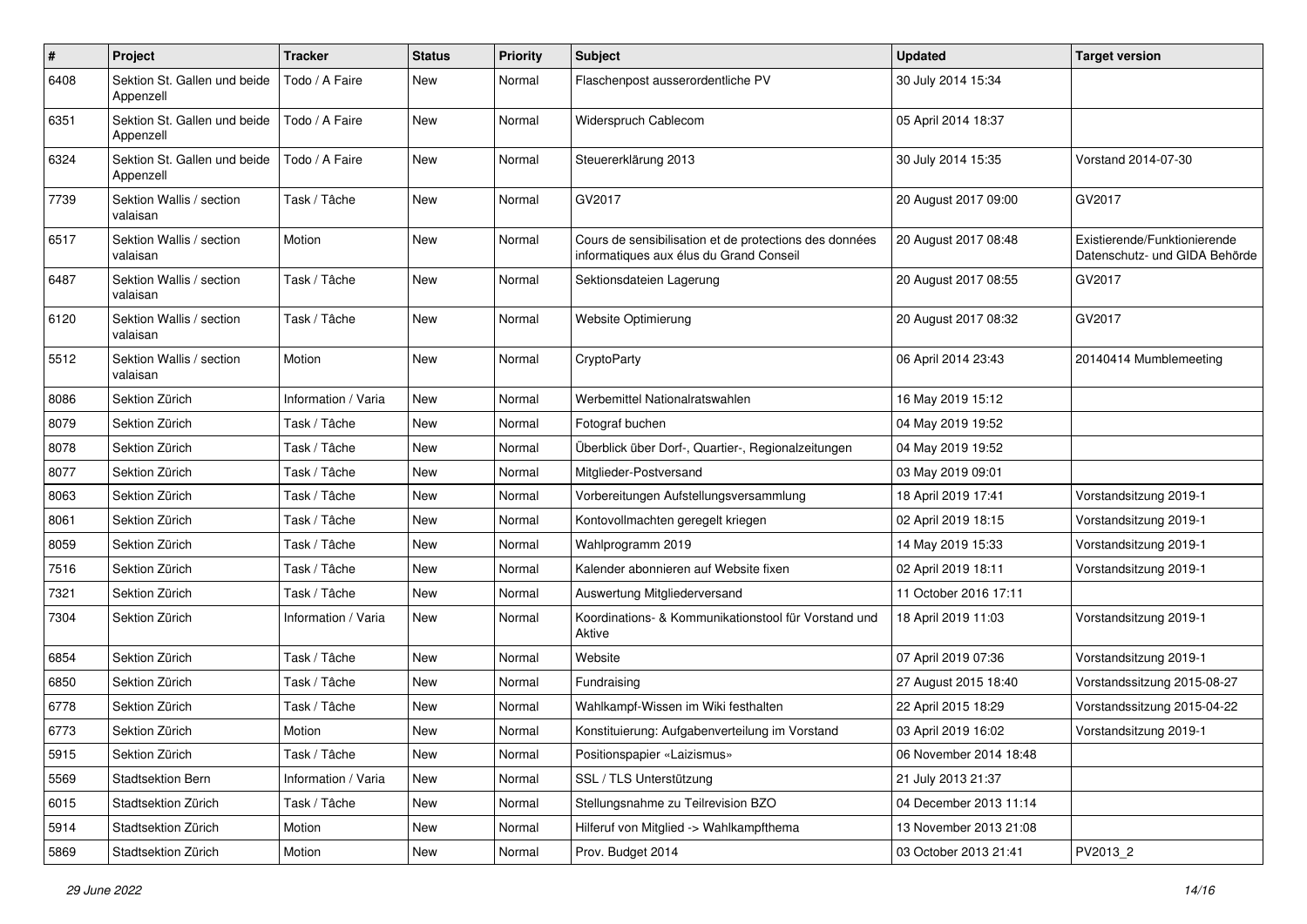| $\pmb{\#}$ | Project               | <b>Tracker</b>       | <b>Status</b> | <b>Priority</b> | Subject                                                                                | <b>Updated</b>          | <b>Target version</b>       |
|------------|-----------------------|----------------------|---------------|-----------------|----------------------------------------------------------------------------------------|-------------------------|-----------------------------|
| 5868       | Stadtsektion Zürich   | Motion               | New           | Normal          | Mitgliederbeitrag 2014 festlegen                                                       | 31 October 2013 21:33   | PV2013_2                    |
| 5867       | Stadtsektion Zürich   | Motion               | <b>New</b>    | Normal          | Gemeinderatswahl Listen gestalten                                                      | 03 October 2013 21:18   | PV2013_2                    |
| 5866       | Stadtsektion Zürich   | Information / Varia  | New           | Normal          | Budget 2014                                                                            | 03 October 2013 21:07   | Sitzung 03.10.2013          |
| 5865       | Stadtsektion Zürich   | Information / Varia  | New           | Normal          | PV Gemeinderatswahlen anfangs November                                                 | 03 October 2013 20:13   | Sitzung 03.10.2013          |
| 5832       | Stadtsektion Zürich   | Task / Tâche         | <b>New</b>    | Normal          | Meet the Pirates, Stammtisch Upgrade                                                   | 17 September 2013 10:06 |                             |
| 5831       | Stadtsektion Zürich   | Task / Tâche         | New           | Normal          | Festlegen Vorstand Sitzungen PP Züri                                                   | 17 September 2013 09:51 |                             |
| 5830       | Stadtsektion Zürich   | Task / Tâche         | <b>New</b>    | Normal          | <b>PP Patente</b>                                                                      | 17 September 2013 09:51 |                             |
| 5829       | Stadtsektion Zürich   | Task / Tâche         | New           | Normal          | Who cares?                                                                             | 17 September 2013 09:50 |                             |
| 5828       | Stadtsektion Zürich   | Information / Varia  | <b>New</b>    | Normal          | Winteraktivitäten                                                                      | 17 September 2013 09:49 |                             |
| 5827       | Stadtsektion Zürich   | Information / Varia  | <b>New</b>    | Normal          | Idee Präsentation der Zürcher Piraten                                                  | 17 September 2013 09:48 |                             |
| 5825       | Stadtsektion Zürich   | Information / Varia  | New           | Normal          | Feedback                                                                               | 17 September 2013 09:44 |                             |
| 5823       | Stadtsektion Zürich   | Information / Varia  | <b>New</b>    | Normal          | Chatiquette                                                                            | 17 September 2013 09:39 |                             |
| 5822       | Stadtsektion Zürich   | Information / Varia  | New           | Normal          | Forum: Nicht Mitglieder                                                                | 17 September 2013 09:36 |                             |
| 5664       | Stadtsektion Zürich   | Task / Tâche         | New           | Normal          | Forum Stadt-Zürich beantragen                                                          | 07 August 2013 21:17    |                             |
| 5661       | Stadtsektion Zürich   | Information / Varia  | <b>New</b>    | Normal          | Organisation PV                                                                        | 12 August 2013 20:24    |                             |
| 5321       | Stadtsektion Zürich   | Information / Varia  | New           | Normal          | Treffen mit Philipp Meier                                                              | 31 May 2013 15:56       |                             |
| 5293       | Stadtsektion Zürich   | Task / Tâche         | New           | Normal          | Lokation nächste fliegende Stammtische festlegen und<br>kommunizieren                  | 27 May 2013 18:59       | Stammtisch 27.05.2013       |
| 8535       | Verwaltung            | News / Information   | New           | Normal          | Übersetzungen für PV 2022.1                                                            | 30 November 2021 21:36  |                             |
| 7999       | Verwaltung            | Task / Tâche         | New           | Normal          | Neuer Willkommens-Text nach Aufnahme als Mitglied                                      | 01 October 2020 23:09   |                             |
| 7997       | Verwaltung            | Task / Tâche         | New           | Normal          | Online Anmeldung Mitglied                                                              | 01 October 2020 23:12   |                             |
| 7852       | Verwaltung            | Creation             | New           | Normal          | Anleitung Members CiviCRM für Vorstände und PPVs<br>anpassen, ergänzen und übersetzen. | 12 December 2018 19:41  |                             |
| 8558       | Vorstand - Comité PPS | Information / Varia  | New           | Normal          | Unterschriftenbogen für Initiative Service Citoyen                                     | 12 May 2022 12:22       |                             |
| 8547       | Vorstand - Comité PPS | Task / Tâche         | <b>New</b>    | Normal          | Budget für die NR Wahlen                                                               | 15 March 2022 21:14     |                             |
| 8476       | Vorstand - Comité PPS | Einzelbeschluss      | <b>New</b>    | Normal          | Abschluss 2020                                                                         | 19 April 2021 13:50     |                             |
| 8419       | Vorstand - Comité PPS | Information / Varia  | New           | Normal          | Sekretariat der PPS                                                                    | 29 October 2020 22:45   | Vorstandssitzung 2020 03 16 |
| 8385       | Vorstand - Comité PPS | Task / Tâche         | <b>New</b>    | Normal          | Strategie oder Massnahmenplan für Mitgliederwerbung                                    | 09 December 2019 20:33  | PPS Meeting 09.12.2019      |
| 8381       | Vorstand - Comité PPS | Task / Tâche         | New           | Normal          | Notiz/Eintrag von Berechtigungen für Mitgleider im<br>Members                          | 08 December 2019 10:30  | PPS Meeting 09.12.2019      |
| 8365       | Vorstand - Comité PPS | Beschluss / Décision | New           | Normal          | Televotia Kündigung                                                                    | 01 October 2020 22:49   | Vorstandssitzung 2019 11 25 |
| 8356       | Vorstand - Comité PPS | Information / Varia  | New           | Normal          | Überarbeitung Versammlungs- und<br>Abstimmungsreglement                                | 13 November 2019 20:36  | Vorstandssitzung 2019 11 11 |
| 8354       | Vorstand - Comité PPS | Task / Tâche         | New           | Normal          | Also for Italian/Tessin                                                                | 29 October 2019 10:57   |                             |